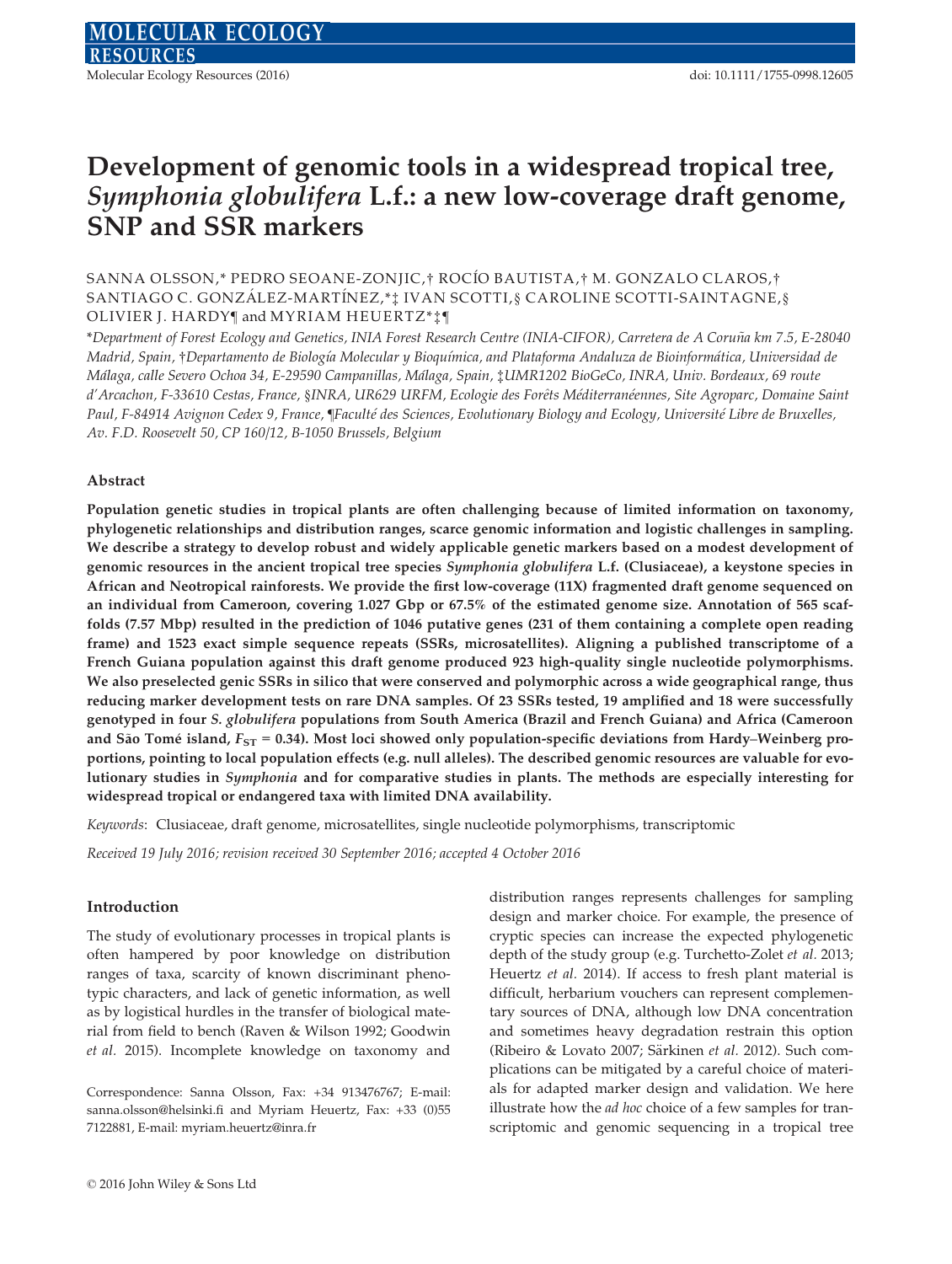species resulted in the discovery of high-quality single nucleotide polymorphisms (SNPs) and the development of robust microsatellite markers, which are applicable across a wide range of sampling regions and heterogeneous sample qualities.

Genetic marker development can be greatly facilitated by the availability of a collection of genomic sequences or a draft genome (Primmer 2009; Ekblom & Wolf 2014). The sequencing of a low-coverage draft genome is now within reach even in relatively small projects, opening promising avenues in evolutionary research in nonmodel organisms (Ekblom & Wolf 2014). De novo assembly of large genomes from low-coverage data remains challenging; for example due to high heterozygosity or repetitive elements (Claros et al. 2012; Schatz et al. 2012), and functional characterization can be difficult (Tagu et al. 2014). Nevertheless, low-coverage genome sequencing has repeatedly allowed the characterization of genome repeat content, the discovery and annotation of single- or low-copy genes and the development of organellar or nuclear genetic markers such as microsatellites or amplicons for population genetic or phylogenetic inference (Straub et al. 2011; Leese et al. 2012; Blischak et al. 2014; Gardner et al. 2016). Draft genomes are especially useful when aligned with transcriptome sequences, making it possible to characterize intron–exon boundaries and thus accurately annotate genes of interest, for example candidates of gene expression studies, and to design hybridization baits for targeted enrichment sequencing studies (Weitemier et al. 2014).

Microsatellite markers (simple sequence repeats, SSRs) continue being popular and robust tools for population genetic analyses in nonmodel organisms due to their abundance, high polymorphism, codominant inheritance, ease of use, moderate cost and modest requirements on DNA quality (Nybom et al. 2014). Homoplasy and null alleles hamper their analysis but can be addressed using specific tools (Van Oosterhout et al. 2006; Chapuis & Estoup 2007) and can even represent sources of phylogenetic information (e.g. Barthe *et al.* 2012). Transcriptome-based SSRs are a popular alternative to anonymous genomic SSRs. They often retain phylogenetic signals better, making them especially suitable for the study of species complexes (Tabbasam et al. 2014). Also, because they are based on expressed sequences, they may contain signatures of natural selection, informing on adaptive processes (e.g. Bradbury et al. 2013; Xia et al. 2014).

In this study, we describe the development of a lowcoverage draft genome in the tropical tree Symphonia globulifera L.f. (Clusiaceae), a keystone tree in African and Neotropical rainforests and illustrate how it can be used in conjunction with a sequenced transcriptome to discover single nucleotide polymorphism markers

(SNPs) and to develop robust polymorphic SSR markers. Alignment of a transcriptome with a draft genome makes it possible to identify intron–exon boundaries and to detect ambiguously aligned transcripts, which is helpful for marker development. Choosing remote source populations for genome and transcriptome (Cameroon for the genome and French Guiana for the transcriptome in our case) makes it possible to screen for robust and polymorphic markers in silico, reducing the number of marker tests on rare DNA extracts. The targeting of short regions, multiplex genotyping and the use of whole-genome amplification of test samples allowed us to reduce the amount of template DNA and to enhance genotyping success on heterogeneous DNA qualities. The approach we describe is especially interesting for researchers working with valuable population samples, such as those interested in population and conservation genetics of widespread tropical or endangered species. The S. globulifera genome draft presented here is an important resource for further genetic marker development in Symphonia, to elucidate the particular biogeographic and evolutionary history of the genus, which besides harbouring the widespread S. globulifera, has undergone a radiation in Madagascar (Perrier de la Bâthie 1951; Dick et al. 2003; Dick & Heuertz 2008; Budde et al. 2013). Symphonia globulifera is used for its timber (trade name 'manil', 'manni', 'ossol' (Gabon) or 'boarwood', Oyen 2005); thus, the genome draft can be useful to explore the genetic basis of wood properties (Clair et al. 2003) and other adaptive traits (e.g. González-Martínez et al. 2007). Furthermore, S. globulifera, other Symphonia species and related Clusiacae are commonly used in traditional medicine and represent thus a reservoir of bioactive molecules (e.g. Boiteau 1986; Boiteau et al. 1999; Fromentin et al. 2015) the investigation of which can greatly benefit from the availability of a draft genome.

# Material and methods

#### Study species

Symphonia globulifera L.f. (Clusiaceae) is a 25- to 40-m-tall late successional tree in evergreen mixed humid forests with a geographical range from Guinea Bissau to Tanzania in continental Africa (but not Madagascar) and from Mexico to Brazil in America. It has a wide ecological amplitude and grows in forests from sea level to 2600 m (Oyen 2005). Symphonia is a very old genus with a probable origin in continental Africa or Madagascar (Dick et al. 2003). The oldest fossil pollen records were found in Nigeria and date to the mid-Eocene (ca. 45 Ma, Jan du Chêne & Salami 1978). The genus consists of a further 16–23 species, all endemic to Madagascar (Perrier de la Bâthie 1951; Abdul-Salim 2002).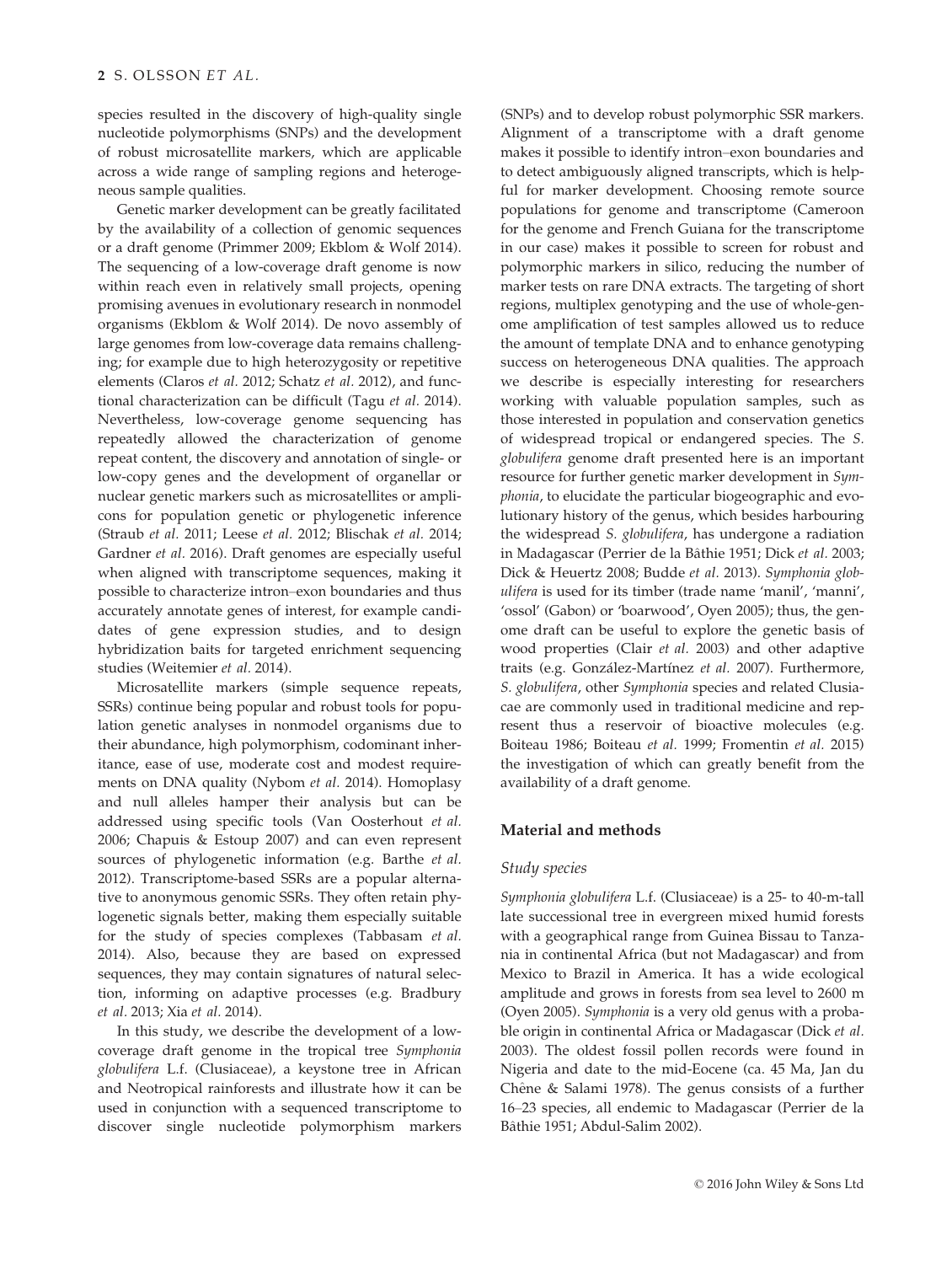# Tissue collection and DNA extraction

For genome sequencing, cambium was sampled from a single individual from Nkong Mekak in Cameroon (sample ID MH2382, Lat 2.77°, Lon 10.54°, 433 m a.s.l.). The published transcriptome we used was obtained from leaves and stems of two seedlings from a French Guiana population (Brousseau et al. 2014). Plant material (cambium or leaves) for SSR genotyping was collected from 31 to 32 randomly sampled adult individuals in each of four populations (total  $N = 125$  individuals, Table 1) in South America [Paracou (Lat 5.30°, Lon -52.88°), French Guiana, and Ituberá (Lat  $-13.80^{\circ}$ , Lon  $-39.18^{\circ}$ ), Brazil] and Africa [Nkong Mekak (Lat 2.80°, Lon 10.54°), Cameroon, and island of São Tomé (Lat 0.27°, Lon 6.55°), São Tomé and Principe] and dried in silica gel. The samples from Paracou represented two separate morphotypes (Baraloto et al. 2007). SSR testing prior to genotyping was performed on five individuals, one from each mentioned population and one additional individual from Benin (Lat 6.39°, Lon 2.62°). For genome sequencing, DNA was extracted using the DNeasy Plant mini Kit (Qiagen, the Netherlands) separately in ten reactions and then combined. The extracted high molecular weight DNA was directly used for Illumina sequencing. As DNA was of insufficient quantity for subsequent 454 pyrosequencing, it was whole-genome amplified by multiple strand displacement (MDA, using REPLI-g mini kit, Qiagen) in ten separate reactions increasing concentration 10- to 100 fold prior to pooling for library construction. MDA has been chosen because it is a whole-genome amplification technology commonly used in human genetics with a demonstrated low bias when using minute DNA quantities, for example a chimera rate as low as 2% on single cells (Murphy et al. 2012; Huang et al. 2015). For SSR genotyping, samples were extracted using the DNeasy Plant mini Kit or the Invisorb DNA Plant HTS 96 kit (Stratec Molecular, Germany). Because DNA samples were of heterogeneous quantity and quality due to variable sources of plant material and because they were also used for other studies, they were whole-genome amplified (REPLI-g) prior to SSR-typing (except samples for initial SSR tests).

#### Genome sequencing, de novo assembling and annotation

Illumina HiSeq 2000 sequencing  $(2 \times 100 \text{ bp})$  of one paired-end library (½ lane) with 300- to 500-bp insert size was performed at GATC Biotech, Konstanz, Germany. Paired-end Roche 454 Titanium FLX+ sequencing of two mate pair libraries of 3 kb (¼ lane, and subsequently,  $\frac{1}{2}$  lane because the initial  $\frac{1}{4}$  lane data were of insufficient quality) and 7-kb inserts  $(\frac{1}{4}$  lane) was performed at the Ultrasequencing Unit of the Supercomputing and Bioinnovation Center of the University of Málaga, Spain.

Raw reads were preprocessed and filtered using SeqTrimNext [a next-generation sequencing-evolved version of SEQTRIM (Falgueras et al. 2010)]. This included trimming of adapters, removal of PCR duplicates and filtering sequences with short insert size, low-quality base calling, empty inserts or possible contaminants (including microorganisms, organelles and plasmids; Figure 1). Three de novo assembling strategies were tried to select the best one. The first strategy (Fig. 1A) was based on a hybrid approach combining Illumina and 454 reads. Reads were independently assembled using Ray (Boisvert et al. 2012) with different k-mers, SOAP2 (Luo et al. 2012), MaSurCA (Zimin et al. 2013) or CABOG (Celera Assembler with Best Overlap Graph, version 7.1 by Miller et al. 2008). SOAP2 assembling was considered the best as it produced a genome size closer to the expected (1522 Mbp, Ewedje 2012), and most (>96%) original reads mapped to the seeding scaffolds (results not shown). Therefore, seeding scaffolds obtained from SOAP2 were used downstream, in the gap-filling step (bottom of Fig. 1). In the second strategy (Fig. 1B), the 454 reads were assembled into seeding scaffolds with CABOG and Newbler (Margulies et al. 2005), which were then rescaffolded using SOAP2 and the Illumina reads. This strategy was abandoned because the coverage of the 454 reads was too low to produce satisfactory results. In the third assembling strategy (Fig. 1C), Illumina reads served to build seeding scaffolds using SOAP2 which were then split into pseudo-long reads with EMBOSS' tool Splitter (Rice et al. 2000). The pseudo-reads were then assembled and scaffolded with the 454 reads using CABOG and Newbler. CABOG produced more extended scaffolds and was eventually chosen over Newbler. In the final step, the resulting scaffolds were subjected to gap-filling with GAPCLOSER 1.12 ([http://soap.](http://soap.genomics.org.cn/soapdenovo.html) [genomics.org.cn/soapdenovo.html\)](http://soap.genomics.org.cn/soapdenovo.html) using the Illumina reads to provide the final scaffolds conforming the draft genome. Gene prediction in final scaffolds was performed using MAKER v2.31.6 (Campbell et al. 2014) trained with the S. globulifera scaffolds, full-length plant proteins from UniProtKB and the transcriptome assembly described by Brousseau et al. (2014). MAKER annotations were saved in GFF3 format and imported into the genome browser Gbrowse 2.54 (Donlin 2009) to allow visualization, browsing and querying. Genomic SSRs were predicted using MREPS (Kolpakov et al. 2003). Finally, raw reads and validated SSRs were mapped on scaffolds with Bowtie (Langmead et al. 2009).

For a functional overview of the S. globulifera draft genome, predicted protein sequences were annotated with Full-LengtherNEXT (as described in Carmona et al. 2015) and Sma3 (Muñoz-Mérida et al. 2014) to provide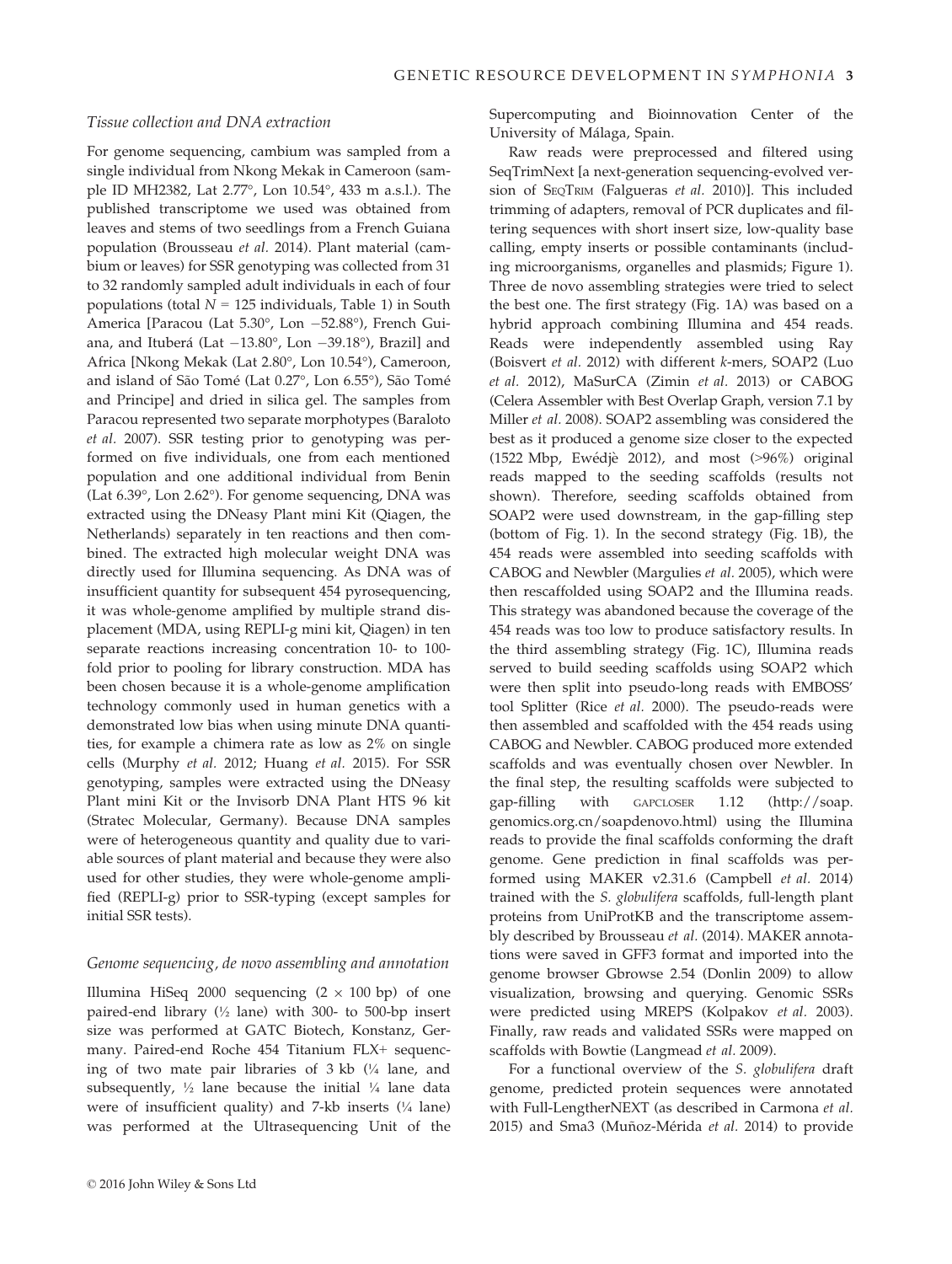| Locus              | Z               | ↸     | P             | $A_{\rm R}$                                        | $H_E$                                                             | F <sub>is</sub>                                                                                                                                                                                                                                                                                                                                                                                  | Null                                                                               | $\geq$          | ₹                     | L            | Ą                                                                              | $H_E$                                                                                                                                                                                                                                                                                               | F <sub>IS</sub> | Null                                                                                                                                                                                                                                                                                                                                                                                                                                               |
|--------------------|-----------------|-------|---------------|----------------------------------------------------|-------------------------------------------------------------------|--------------------------------------------------------------------------------------------------------------------------------------------------------------------------------------------------------------------------------------------------------------------------------------------------------------------------------------------------------------------------------------------------|------------------------------------------------------------------------------------|-----------------|-----------------------|--------------|--------------------------------------------------------------------------------|-----------------------------------------------------------------------------------------------------------------------------------------------------------------------------------------------------------------------------------------------------------------------------------------------------|-----------------|----------------------------------------------------------------------------------------------------------------------------------------------------------------------------------------------------------------------------------------------------------------------------------------------------------------------------------------------------------------------------------------------------------------------------------------------------|
|                    | Ituberá, Brazi  |       |               |                                                    |                                                                   |                                                                                                                                                                                                                                                                                                                                                                                                  |                                                                                    |                 | Nkong Mekak, Cameroon |              |                                                                                |                                                                                                                                                                                                                                                                                                     |                 |                                                                                                                                                                                                                                                                                                                                                                                                                                                    |
| 582                |                 |       |               |                                                    | 0.495                                                             |                                                                                                                                                                                                                                                                                                                                                                                                  | 50.001                                                                             |                 |                       |              | 3.15                                                                           | 0.583                                                                                                                                                                                                                                                                                               |                 |                                                                                                                                                                                                                                                                                                                                                                                                                                                    |
| 3131               | $\overline{5}$  | N N N |               |                                                    | 0.500                                                             |                                                                                                                                                                                                                                                                                                                                                                                                  | 0.001                                                                              | $\Box$          |                       |              | 3.99                                                                           | 0.647                                                                                                                                                                                                                                                                                               |                 | $\frac{0.001}{0.037}$                                                                                                                                                                                                                                                                                                                                                                                                                              |
| 3984               |                 |       |               |                                                    | 0.503                                                             |                                                                                                                                                                                                                                                                                                                                                                                                  |                                                                                    |                 |                       |              |                                                                                | 0.508                                                                                                                                                                                                                                                                                               |                 |                                                                                                                                                                                                                                                                                                                                                                                                                                                    |
| 464                |                 |       |               |                                                    | 0.413                                                             |                                                                                                                                                                                                                                                                                                                                                                                                  | $\begin{array}{l} 0.001 \\ 0.001 \\ 0.001 \end{array}$                             |                 |                       |              | 2.48                                                                           | 0.236                                                                                                                                                                                                                                                                                               |                 |                                                                                                                                                                                                                                                                                                                                                                                                                                                    |
| 5489               | $\overline{51}$ |       |               |                                                    | 0.337                                                             |                                                                                                                                                                                                                                                                                                                                                                                                  |                                                                                    |                 |                       |              |                                                                                | 0.000                                                                                                                                                                                                                                                                                               |                 |                                                                                                                                                                                                                                                                                                                                                                                                                                                    |
| 6387               | 19              |       |               |                                                    | 0.209                                                             | $\begin{array}{r} -0.31 \\ -0.497 \\ -0.818*** \\ -0.095 \\ -0.095 \\ -0.067 \\ -0.067 \\ -0.659** \\ \hline \end{array}$                                                                                                                                                                                                                                                                        |                                                                                    |                 |                       |              | 3.79                                                                           |                                                                                                                                                                                                                                                                                                     |                 |                                                                                                                                                                                                                                                                                                                                                                                                                                                    |
| 6636               | 30              |       |               | 65<br>$N N -$                                      |                                                                   |                                                                                                                                                                                                                                                                                                                                                                                                  |                                                                                    |                 |                       |              |                                                                                |                                                                                                                                                                                                                                                                                                     |                 |                                                                                                                                                                                                                                                                                                                                                                                                                                                    |
| 6783               |                 |       |               |                                                    |                                                                   |                                                                                                                                                                                                                                                                                                                                                                                                  |                                                                                    |                 |                       |              | 2.34                                                                           |                                                                                                                                                                                                                                                                                                     |                 |                                                                                                                                                                                                                                                                                                                                                                                                                                                    |
| 7189               |                 |       |               | $\sim$                                             | 0.508<br>0.000<br>0.577<br>0.635                                  |                                                                                                                                                                                                                                                                                                                                                                                                  | $\begin{array}{c} 0.001 \\ 0.001 \\ 0.001 \\ 0.001 \\ \end{array}$                 |                 |                       |              | $4.38$<br>$4.75$                                                               | $\begin{array}{c} 0.645 \\ 0.791 \\ 0.189 \\ 0.654 \\ 0.6720 \end{array}$                                                                                                                                                                                                                           |                 | $\begin{array}{l} 50 \\ 60 \\ 60 \\ \hline \end{array} \hspace{-.08cm} \begin{array}{l} 50 \\ 60 \\ 60 \\ \hline \end{array} \hspace{-.08cm} \begin{array}{l} 50 \\ 60 \\ 60 \\ \hline \end{array} \hspace{-.08cm} \begin{array}{l} 50 \\ 60 \\ 60 \\ \hline \end{array} \hspace{-.08cm} \begin{array}{l} 50 \\ 60 \\ 60 \\ \hline \end{array} \hspace{-.08cm} \begin{array}{l} 50 \\ 60 \\ 60 \\ \hline \end{array} \hspace{-.08cm} \begin{array$ |
| 7694               |                 |       |               | Д.<br>$\infty$                                     |                                                                   |                                                                                                                                                                                                                                                                                                                                                                                                  | 0.001                                                                              |                 |                       |              |                                                                                |                                                                                                                                                                                                                                                                                                     |                 |                                                                                                                                                                                                                                                                                                                                                                                                                                                    |
| 9610               |                 |       |               | 1.94                                               | 0.124                                                             |                                                                                                                                                                                                                                                                                                                                                                                                  | 0.099                                                                              |                 |                       |              | $2.\overline{3}$<br>$2.\overline{3}$<br>$1.\overline{9}$                       | $\begin{array}{c} 0.539 \\ 0.527 \\ 0.124 \\ 0.000 \\ 0.562 \\ 0.578 \\ 0.578 \\ 0.713 \\ 0.457^c \end{array}$                                                                                                                                                                                      |                 |                                                                                                                                                                                                                                                                                                                                                                                                                                                    |
| 9990               | 25              |       |               |                                                    |                                                                   |                                                                                                                                                                                                                                                                                                                                                                                                  |                                                                                    | 28              |                       |              |                                                                                |                                                                                                                                                                                                                                                                                                     |                 |                                                                                                                                                                                                                                                                                                                                                                                                                                                    |
| 10829              |                 |       |               | $2.507$<br>$2.57$<br>$2.307$<br>$2.309$<br>$2.507$ | 0.530<br>0.399<br>0.254                                           |                                                                                                                                                                                                                                                                                                                                                                                                  | $\begin{array}{c} 0.001 \\ 0.001 \\ 0.001 \end{array}$                             |                 |                       |              |                                                                                |                                                                                                                                                                                                                                                                                                     |                 |                                                                                                                                                                                                                                                                                                                                                                                                                                                    |
| 10904              | 29              |       |               |                                                    |                                                                   |                                                                                                                                                                                                                                                                                                                                                                                                  |                                                                                    | $\overline{5}$  |                       |              | $\overline{1}$                                                                 |                                                                                                                                                                                                                                                                                                     |                 |                                                                                                                                                                                                                                                                                                                                                                                                                                                    |
| 14623              | 28              |       |               |                                                    | 0.000                                                             |                                                                                                                                                                                                                                                                                                                                                                                                  |                                                                                    |                 |                       |              | 4.19                                                                           |                                                                                                                                                                                                                                                                                                     |                 |                                                                                                                                                                                                                                                                                                                                                                                                                                                    |
| 15834              | $30\,$          |       |               |                                                    |                                                                   |                                                                                                                                                                                                                                                                                                                                                                                                  |                                                                                    |                 |                       |              | 2.65                                                                           |                                                                                                                                                                                                                                                                                                     |                 |                                                                                                                                                                                                                                                                                                                                                                                                                                                    |
| 15979              | $30\,$          |       |               |                                                    |                                                                   |                                                                                                                                                                                                                                                                                                                                                                                                  |                                                                                    |                 |                       |              | 4.1                                                                            |                                                                                                                                                                                                                                                                                                     |                 |                                                                                                                                                                                                                                                                                                                                                                                                                                                    |
| 16615              | 51              | م     |               |                                                    | $\begin{array}{c} 0.371 \\ 0.213 \\ 0.599 \\ 0.370^c \end{array}$ |                                                                                                                                                                                                                                                                                                                                                                                                  | $\begin{array}{c} 0.001 \\ 0.028 \\ \hline 0.001 \\ 0.088 \\ 0.088 \\ \end{array}$ |                 |                       |              | 4.25                                                                           |                                                                                                                                                                                                                                                                                                     |                 | $\begin{array}{c} 0.106 \\ 0.081 \\ -0.001 \\ 0.101 \\ 0.026 \end{array}$                                                                                                                                                                                                                                                                                                                                                                          |
| Multilocus average | 29.11           | 2.94  | 0.28          | $317^a$<br>$\sim$                                  |                                                                   | $\begin{array}{r} -0.542^{*} \\ -0.144 \\ -0.485 \\ -0.923^{*} \\ -0.218 \\ -0.218 \\ \times \\ 0.186 \\ \times \\ 0.01 \\ -0.291 \\ -0.291 \\ -0.291 \\ \end{array}$                                                                                                                                                                                                                            |                                                                                    | 26.06           | 3.83                  | 0.556        | $3.102^{ab}$                                                                   |                                                                                                                                                                                                                                                                                                     |                 |                                                                                                                                                                                                                                                                                                                                                                                                                                                    |
|                    | Paracou,        |       | French Guiana |                                                    |                                                                   |                                                                                                                                                                                                                                                                                                                                                                                                  |                                                                                    |                 | São Tomé, São Tom     | and Principe |                                                                                |                                                                                                                                                                                                                                                                                                     |                 |                                                                                                                                                                                                                                                                                                                                                                                                                                                    |
| 1582               |                 |       |               |                                                    |                                                                   |                                                                                                                                                                                                                                                                                                                                                                                                  |                                                                                    | $\overline{51}$ |                       |              | 1.29                                                                           |                                                                                                                                                                                                                                                                                                     |                 |                                                                                                                                                                                                                                                                                                                                                                                                                                                    |
| 3131               | 3232            |       |               | 3.27                                               |                                                                   |                                                                                                                                                                                                                                                                                                                                                                                                  |                                                                                    |                 |                       |              |                                                                                |                                                                                                                                                                                                                                                                                                     |                 |                                                                                                                                                                                                                                                                                                                                                                                                                                                    |
| 3984               |                 |       |               |                                                    | $0.000$<br>$0.603$<br>$0.000$                                     |                                                                                                                                                                                                                                                                                                                                                                                                  | $\begin{array}{c} 0.001 \\ 0.063 \\ 0.001 \end{array}$                             |                 |                       |              | $7780$<br>$479$<br>$479$<br>$479$<br>$479$<br>$479$<br>$479$<br>$469$<br>$469$ | $\begin{array}{l} 0.32 \\ 0.778 \\ 0.550 \\ 0.304 \\ 0.000 \\ 0.000 \\ 0.000 \\ 0.000 \\ 0.000 \\ 0.000 \\ 0.000 \\ 0.000 \\ 0.000 \\ 0.000 \\ 0.000 \\ 0.000 \\ 0.000 \\ 0.000 \\ 0.000 \\ 0.000 \\ 0.000 \\ 0.000 \\ 0.000 \\ 0.000 \\ 0.000 \\ 0.000 \\ 0.000 \\ 0.000 \\ 0.000 \\ 0.000 \\ 0.0$ |                 |                                                                                                                                                                                                                                                                                                                                                                                                                                                    |
| 4464               | 32              |       |               | 3.5                                                | 0.619                                                             |                                                                                                                                                                                                                                                                                                                                                                                                  |                                                                                    |                 |                       |              |                                                                                |                                                                                                                                                                                                                                                                                                     |                 |                                                                                                                                                                                                                                                                                                                                                                                                                                                    |
| 5489               | 32              |       |               |                                                    | $0.329$<br>$0.335$<br>$0.698$<br>$0.173$                          |                                                                                                                                                                                                                                                                                                                                                                                                  | $\begin{array}{c} 0.001 \\ 0.041 \\ 0.047 \\ 0.103 \\ 0.103 \\ \end{array}$        |                 |                       |              |                                                                                |                                                                                                                                                                                                                                                                                                     |                 |                                                                                                                                                                                                                                                                                                                                                                                                                                                    |
| 6636               | 32              |       |               |                                                    |                                                                   |                                                                                                                                                                                                                                                                                                                                                                                                  |                                                                                    | $\mathbb{S}$    |                       |              |                                                                                |                                                                                                                                                                                                                                                                                                     |                 |                                                                                                                                                                                                                                                                                                                                                                                                                                                    |
| 6387               | 32.32           |       |               | $2.48$<br>$-1.8$                                   |                                                                   |                                                                                                                                                                                                                                                                                                                                                                                                  |                                                                                    | $\overline{5}$  |                       |              |                                                                                |                                                                                                                                                                                                                                                                                                     |                 |                                                                                                                                                                                                                                                                                                                                                                                                                                                    |
| 6783               |                 |       |               |                                                    |                                                                   |                                                                                                                                                                                                                                                                                                                                                                                                  |                                                                                    |                 |                       |              |                                                                                |                                                                                                                                                                                                                                                                                                     |                 |                                                                                                                                                                                                                                                                                                                                                                                                                                                    |
| 7189               |                 |       |               | 73<br>م                                            |                                                                   |                                                                                                                                                                                                                                                                                                                                                                                                  | 0.117                                                                              |                 |                       |              |                                                                                |                                                                                                                                                                                                                                                                                                     |                 |                                                                                                                                                                                                                                                                                                                                                                                                                                                    |
| 7694               | $\frac{5}{2}$   |       |               | $\frac{8}{4}$                                      | 0.872<br>0.756<br>0.770<br>0.439                                  |                                                                                                                                                                                                                                                                                                                                                                                                  | 0.062                                                                              | $\infty$        |                       |              |                                                                                |                                                                                                                                                                                                                                                                                                     |                 |                                                                                                                                                                                                                                                                                                                                                                                                                                                    |
| 9610               |                 |       |               |                                                    |                                                                   |                                                                                                                                                                                                                                                                                                                                                                                                  | $\frac{0.001}{0.001}$                                                              |                 | $\widetilde{\Sigma}$  |              |                                                                                |                                                                                                                                                                                                                                                                                                     |                 |                                                                                                                                                                                                                                                                                                                                                                                                                                                    |
| 9990               | 30<br>32        |       |               | 3.14.5                                             |                                                                   |                                                                                                                                                                                                                                                                                                                                                                                                  |                                                                                    | $\mathcal{S}$   |                       |              |                                                                                |                                                                                                                                                                                                                                                                                                     |                 |                                                                                                                                                                                                                                                                                                                                                                                                                                                    |
| 10829              |                 |       |               |                                                    |                                                                   |                                                                                                                                                                                                                                                                                                                                                                                                  | $-0.001$                                                                           | $\mathcal{S}$   |                       |              |                                                                                |                                                                                                                                                                                                                                                                                                     |                 |                                                                                                                                                                                                                                                                                                                                                                                                                                                    |
| 10904              | 32              |       |               | 5.8<br>5.9<br>2.83                                 | 0.825                                                             | $\begin{array}{r} \n 14 \text{ A} \\  0.225 \\  14 \text{ A} \\  0.14 \text{ B} \\  0.14 \text{ C} \\  0.14 \text{ C} \\  0.14 \text{ C} \\  0.14 \text{ C} \\  0.14 \text{ C} \\  0.14 \text{ C} \\  0.14 \text{ C} \\  0.14 \text{ C} \\  0.14 \text{ C} \\  0.14 \text{ C} \\  0.14 \text{ C} \\  0.14 \text{ C} \\  0.14 \text{ C} \\  0.14 \text{ C} \\  0.14 \text{ C} \\  0.14 \text{ C}$ | 0.024                                                                              | $\overline{5}$  |                       |              | NA<br>2.66<br>1 1<br>1.99<br>2.48                                              | 0.493<br>0.000<br>0.000<br>0.305<br>0.305                                                                                                                                                                                                                                                           |                 |                                                                                                                                                                                                                                                                                                                                                                                                                                                    |
| 14623              | $\infty$        |       |               |                                                    | 0.460                                                             |                                                                                                                                                                                                                                                                                                                                                                                                  | $-0.001$                                                                           |                 |                       |              |                                                                                |                                                                                                                                                                                                                                                                                                     |                 |                                                                                                                                                                                                                                                                                                                                                                                                                                                    |
| 15834              |                 |       |               |                                                    | 0.233                                                             |                                                                                                                                                                                                                                                                                                                                                                                                  | 0.068                                                                              |                 |                       |              |                                                                                |                                                                                                                                                                                                                                                                                                     |                 |                                                                                                                                                                                                                                                                                                                                                                                                                                                    |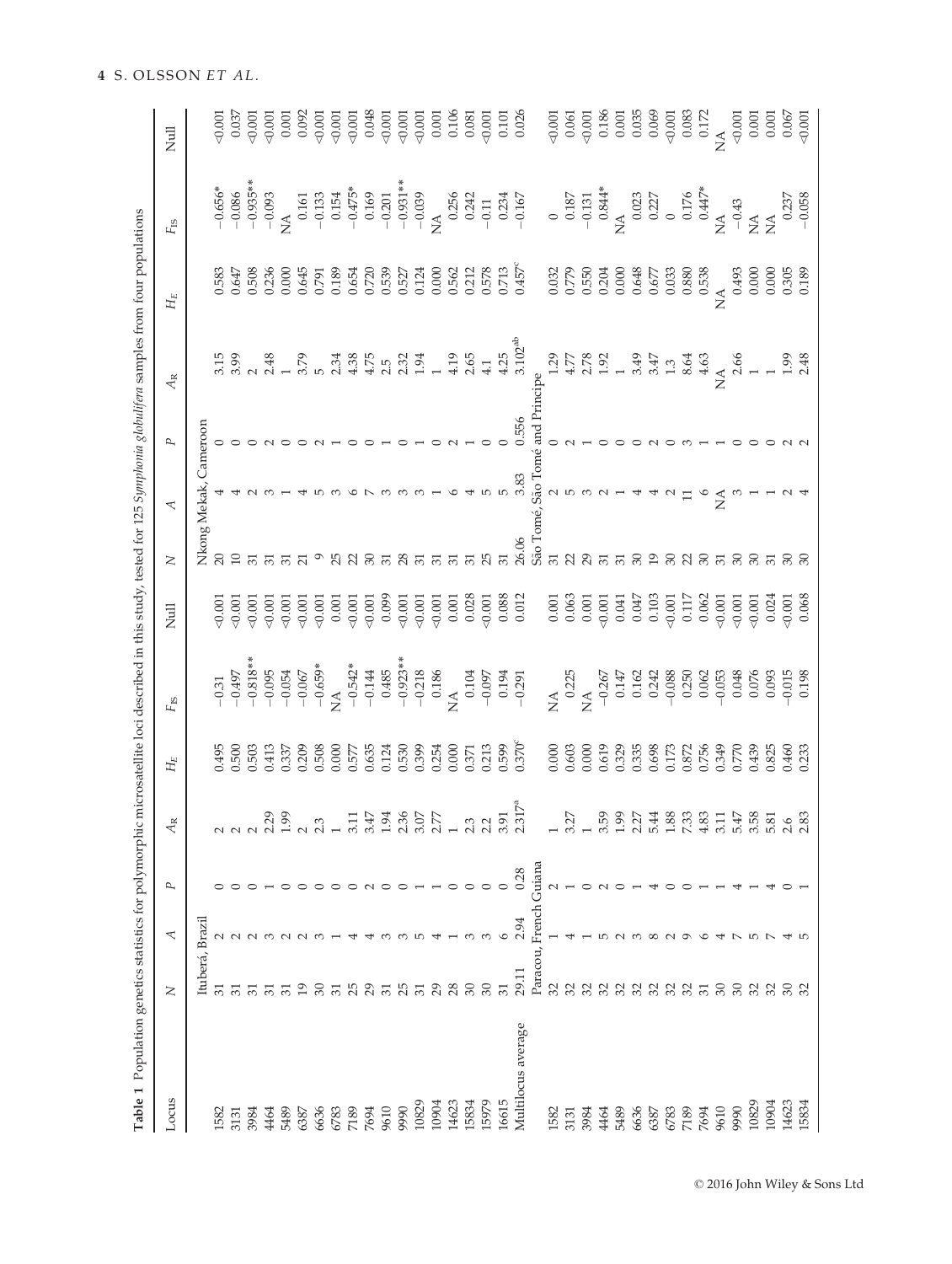<sup>the</sup>Comparison of A<sub>R</sub> and H<sub>E</sub> between populations: values with different letters are significantly different for the tested statistic as by a Wilcoxon signed-rank test with Holm multiple  $50.001$ 0.001 Multilocus average 31.56 4.89 4.89 1.333 3.655<sup>b</sup> 0.102 0.102 28.78 3.24 0.778 2.689<sup>ab</sup> 0.712 0.112 0.040 0.040 N, number of successfully amplified samples; A, total number of alleles in the population; P, number of alleles private to the population; A<sub>R</sub>, allelic richness (for a standard sample of P, number of alleles private to the population;  $A_{R}$ , allelic richness (for a standard sample of  $P$  val  $< 0.01$ ); null,  $H_{\rm E}$  between populations: values with different letters are significantly different for the tested statistic as by a Wilcoxon signed-rank test with Holm multiple  $-0.07$   $< 0.001$ 16615 31 7 1 5.51 0.767 0.118 0.046 31 1 0 1 0.000 NA 0.001 Jull<sub>2</sub>  $L_{\rm OCH3S}$  and  $A_{\rm R}$  are  $A_{\rm R}$  are  $A_{\rm R}$  are  $A_{\rm R}$  are  $H_{\rm E}$  are  $H_{\rm S}$  are  $H_{\rm S}$ 0.112  $-0.07$  $\overline{\phantom{a}}$  $\mathfrak{Z}$  $P$  val  $< 0.05$ ; \*\* F<sub>IS</sub>  $\begin{array}{c} 0.437 \\ 0.000 \\ 0.339^c \end{array}$ 15979 32 8 1 4.28 0.613 0.238 0.088 30 3 0 2.3 0.437  $H_E$  $\overline{\phantom{a}}$  $H_{\rm E}$ , expected heterozygosity;  $F_{\rm IS}$  fixation index (\* indicates a  $F_{\rm IS}$  significantly different from zero after Bonferroni adjustment with  $2.689$ <sup>ab</sup> 23  $\overline{4}$ <sub>R</sub>  $0.778$  $\overline{a}$  $\sim$  $3.24$  $\overline{\mathcal{L}}$ 28.78  $30<sub>5</sub>$  $\geq$ 0.046 0.088 0.037  $\overline{z}$ A, total number of alleles in the population;  $\begin{array}{c} 0.238 \\ 0.118 \\ 0.102 \end{array}$  $F_{\rm IS}$  $0.491^c$ 0.767 0.613  $H_{\rm E}$ expected null allele frequency; NA, not available; avg = average. expected null allele frequency; NA, not available; avg = average. 3.655<sup>b</sup>  $4.28$ <br>5.51  $\overline{A}$ 333 N, number of successfully amplified samples;  $\overline{a}$ 4.89  $\triangleleft$  $\infty$  $\sim$ 31.56  $32\,$  $\geq$ Multilocus average abcComparison of 18 individuals); Locus 15979 16615

test correction.

est correction.

protein orthologs, putative gene names, descriptions, Gene Ontology terms (GO terms), enzyme codes (EC numbers) for putative enzymes, and the KEGG (Kyoto Encyclopedia of Genes and Genomes) pathway in which they can be involved.

# In silico SNP discovery using a published transcriptome and the new draft genome

We conducted in silico discovery of high-quality SNPs using the 454 pyrosequencing reads from a published transcriptome (Brousseau et al. 2014) from a French Guiana population mapped against new genome assembly (from strategy 3) from a Cameroonian individual. Transcriptomic sequence reads were mapped against intronmasked genomic scaffolds longer than 4000 bp using the software BWA-MEM (parameters  $-t$  24  $-B$  2  $-O$  1, Li & Durbin 2009). Variant calling was performed using samtools and bcftools (Li et al. 2009). GATK (McKenna et al. 2010) was used to filter for dense SNP clusters (–cluster-Size 3 –clusterWindowSize 20). Variants were subsequently filtered to exclude indels and multiallelic SNPs. Minimum quality threshold was set to 30. Only SNPs that had a minimum coverage of eight reads were considered. We validated heterozygous SNPs with at least three reads for the alternative allele, and homozygous SNPs for the alternative allele if they had fewer than three reads of the reference allele, to avoid paralogs.

# In silico preselection of polymorphic SSRs

The software MSATCOMMANDER v. 1.0.8 (Faircloth 2008) was used to screen for di-, tri-, tetra-, penta- and hexanucleotide repeats in the transcriptome from Brousseau et al. (2014) with the minimum repeat number set to four. Primer3 (Rozen & Skaletsky 2000) implemented in MSATCOMMANDER was used for automatic design of untagged primers with default settings, that is for putative amplified regions from 80 to 470 bp, retaining only SSRs with successful primer design. Transcripts that contained SSRs were annotated via BLASTX searches (with a cut-off E-value of  $\leq 10^{-3}$ ), combining information from GenBank's nonredundant protein database (nr) and the UniProtKB protein database using the methods and scripts by De Wit et al. (2012). We discarded transcripts of organellar origin and those containing nucleotide mismatches, based on information reported in Brousseau et al. (2014). Likely coding sequences were extracted using the Transdecoder script from the Trinity package (Grabherr et al. 2011), which predicts partial and complete open reading frames (ORFs). The location of SSRs was recorded as within or outside the predicted ORF. If no ORF was defined for a contig, it was interpreted as a probable untranscribed region (UTR). The software

Table 1 (Continued)

(Continued)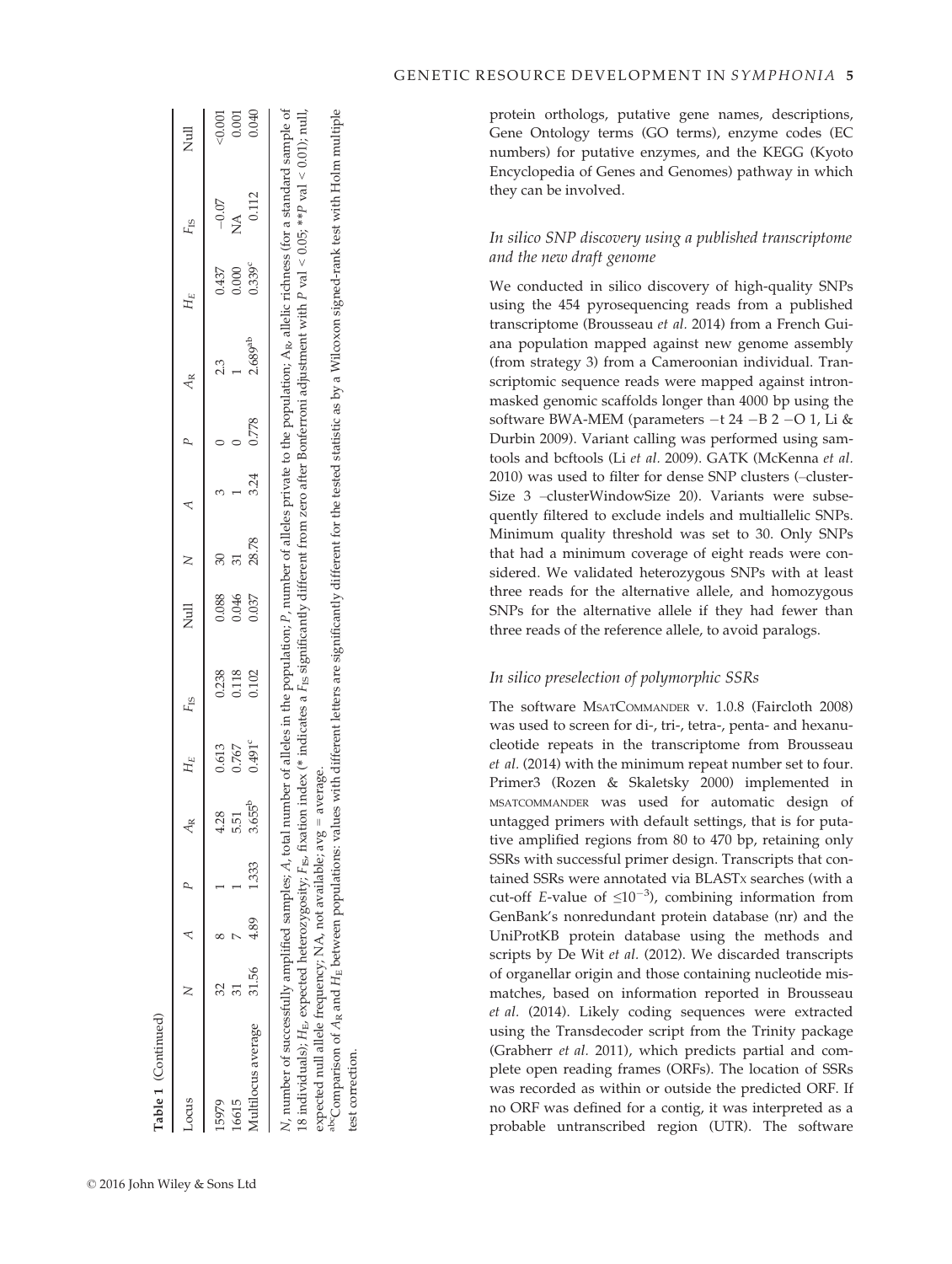

Fig. 1 Assembling strategies to obtain the Symphonia globulifera draft genome. After the preprocessing step, strategy 1 (A) follows a hybrid approach where all reads were assembled together using several assemblers, strategy 2 (B) produced seeding scaffolds from 454 reads that were extended using Illumina reads, and strategy 3 (C) produced the seeding scaffolds from Illumina paired-end reads that were then extended using 454 paired-end reads (see details in the main text). The final step consisted in filling gaps in scaffolds based on all Illumina reads only for strategies 1 and 3 (which proved best).

Exonerate (Slater & Birney 2005) was then used to align the transcriptome against the draft genome assemblies from strategies 1 and 3 using the est2genome option. Alignments with candidate SSRs that fulfilled the listed selection criteria were visually checked for alignment quality using  $PHYDE^®$  v1.0 (Müller *et al.* 2006), and SSRs were kept only if they were polymorphic between transcriptome and genome. SSRs were discarded if the two genomic assemblies were incongruent. SSRs for which primers were located in intron–exon junctions had their primers redesigned based on the genome sequence using Primer3. Transcripts were sorted according to motif complexity, presence of UTR and predicted amplicon length. As UTRs are more variable than coding regions, SSRs located in the UTRs were selected preferentially. Interrupted and compound repeat motifs were avoided and SSRs with trinucleotide or longer repeat motives were preferred for ease of scoring. A total of 23 putatively polymorphic SSRs were selected to be tested in the laboratory.

# SSR testing and genotyping

For genotyping, we used the three-primer labelling technique described by Micheneau et al. (2011), where the 5'

end of each forward primer is extended with an 18- to 19-bp unique sequence called Q-tag (Q1, Q2, Q3 or Q4) and a third primer corresponding to the specific Q-tag with a  $5'$  fluorescent label (PET, FAM, VIC, or NED) is added in PCR. Costs are reduced using the same Q-tag for several SSRs and through PCR multiplexing. Oligo-Analyzer 3.1 (Integrated DNA Techonologies) was used to select a suitable Q-tag for each locus, ensuring absence of self- or heterodimers with a strong  $\Delta G$  ( $\leq -9$  kcal/mol) and secondary structures with melting temperatures (Tm) higher than the annealing temperature. As Q1 did not pass these criteria for any SSR, only Q2–Q4 were used.

The 23 selected SSRs were first amplified individually on five test samples using the Q-tagged forward and corresponding reverse primers, with the following PCR conditions: 1  $\mu$ L buffer (10  $\times$  ), 0.4  $\mu$ L MgCl <sub>2</sub> (25 mm), 0.3  $\mu$ L dNTPs (10 mm each), 0.2  $\mu$ L of each primer (0.01 mm), 0.05  $\mu$ L Taq polymerase (BioTaq DNA Polymerase, 5 U/ $\mu$ L, Bioline), 1  $\mu$ L of diluted template DNA (of ca. 10 ng/ $\mu$ L) and ddH<sub>2</sub>O to make a final volume of 10  $\mu$ L. Amplifications were performed as follows: 94 °C (4 min), 40 cycles of 94 °C (30 s), 56 °C (45 s), 72 °C (1 min) and a final extension at 72 °C for 10 min. PCR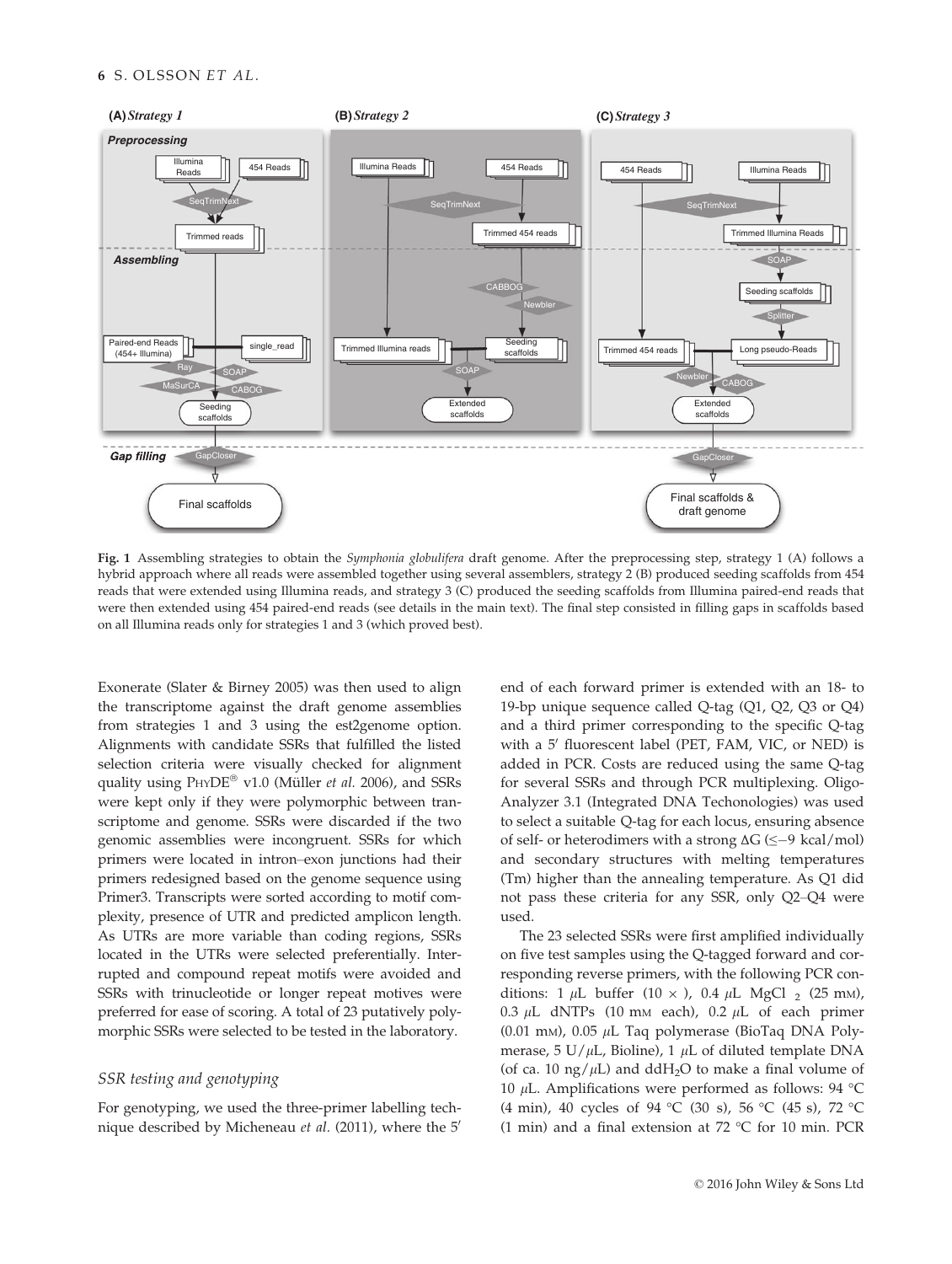products were run on a 1% agarose gel and stained with ethidium bromide. To verify the amplification of the target region, PCR products from several samples were Sanger-sequenced prior to genotyping.

Successfully amplifying loci were then amplified individually, now including  $0.15 \mu L$  (0.002 mm) labelled Q-tag primer with the following program: 94 °C (4 min), 30 cycles of 94 °C (30 s), 56 °C (45 s), 72 °C (1 min), then 10 cycles of 94 °C (30 s), 53 °C (45 s), 72 °C (45 s) and a final extension at 72 °C for 10 min. The 19 SSRs that amplified in most of the test samples were sorted into three multiplexes (Table 2) and amplified in the four

Table 2 Details on the nineteen polymorphic SSR markers developed for Symphonia globulifera including primer sequences and Gen-Bank accession numbers

| Locus | Repeat               | Q-tail         | Mix            | Primer sequence $(5'–3')$                                                       | Putative function                        | <b>UTR</b> | GenBank<br>Acc. no. |
|-------|----------------------|----------------|----------------|---------------------------------------------------------------------------------|------------------------------------------|------------|---------------------|
| 1582  | (ATC) <sub>4</sub>   | Q <sub>3</sub> | $\mathbf{1}$   | F: Q3-GTGGTGGGATTGCTGCTATT<br>R: TGGCAAGGAACAAGTGAAGA                           | Aquaporin TIP1,6                         | Yes        | KR363116            |
| 2978  | (GGT) <sub>4</sub>   | Q4             | $\mathbf{1}$   | F: Q4-GGTGGAGGAGAAGGAGCAG<br>R: CACCGTAACCACCACCTTG                             | No match                                 | Probably   | KR363117            |
| 3131  | $(ACC)_5$            | Q <sub>3</sub> | $\mathbf{1}$   | F: Q3-TCGAAGAAGAAAGCATTTACGTG<br>R: ATGAGTACGTTCCAGGGCG                         | No match                                 | Probably   | KR363118            |
| 3984  | (ACC) <sub>4</sub>   | Q2             | $\mathbf{1}$   | F: Q2-TTACGTGCAAGAAGATTCACG<br>R: ACCACAACCCGCTCATACAC                          | No match                                 | Probably   | KR363119            |
| 4464  | $(CTT)_{9}$          | Q <sub>3</sub> | 3              | F: Q3-CCGCTTGAATCTTCAATTTCTC<br>R: AACGAACTTGGTGGTCTTGG                         | No match                                 | Probably   | KR363120            |
| 5489  | (GGATT) <sub>4</sub> | Q2             | 3              | F: 02-AGAAGGACTTGACGGTGCC<br>R: GGAGCGGAAAGTGGACTCG                             | SKP1                                     | Yes        | KR363109            |
| 6387  | $(AAT)_{5}$          | Q2             | $\mathbf{1}$   | F: Q2-ACGGGGATCAGATCGAGTTT<br>R: TCACACATAACAGAATTTGCAATC                       | Predicted protein                        | Probably   | KR363121            |
| 6636  | $(GGTTT)_{5}$        | Q2             | $\mathbf{1}$   | F: Q2-CAGTGGGATGAAACCGAAAT                                                      | NAC domain-containing<br>protein         | Yes        | KR363110            |
| 6783  | $(GCT)^4$            | Q2             | $\mathbf{1}$   | R: CCCGTAACTTTGACCCAACA<br>F: Q2-AATACGCAGAGATGGGCAC<br>R: GAATGCTCGGGTTCAAATGC | No match                                 | Probably   | KR363111            |
| 7189  | (AdG) <sub>4</sub>   | Q <sub>3</sub> | $\mathbf{1}$   | F: Q3-CCGACTTCACATCCCTAAACC<br>R: GACCGAGATGCTTGATTCCC                          | No match                                 | Yes        | KR363112            |
| 7694  | $(GTT)_7$            | Q3             | 2              | F: 03-GGCACTAATCCGGAAACCAG<br>R: TCTCCACGAAAGCTCAGGTC                           | Cyclin p3                                | Yes        | KR363122            |
| 9610  | (ATC) <sub>6</sub>   | Q2             | $\overline{2}$ | F: Q2-GGGAGCAAGAAGCACTGTC<br>R: TGATGAGGCTTGATTGGCG                             | No match                                 | Probably   | KR363123            |
| 9990  | (GCT) <sub>7</sub>   | Q <sub>3</sub> | $\overline{2}$ | F: Q3-TCGTTGCTTTACCGAACTCC                                                      | Pseudouridine-<br>5'-monophosphatase     | Probably   | KR363124            |
| 10829 | (AGC) <sub>7</sub>   | Q2             | 3              | R: CCATCCATATCGAAGATGACG<br>F: Q2-ACTATGGTTTGGGTCCCGTC                          | Transcription factor<br>MYC <sub>2</sub> | Yes        | KR363113            |
| 10904 | (AGC) <sub>6</sub>   | Q <sub>2</sub> | $\mathbf{1}$   | R: ACTCCCTGGCAAAGAACCC<br>F: Q2-ATCTCTCCTCCCAGTGCAG                             | Predicted protein                        | Yes        | KR363114            |
| 14623 | $(CTT)_{5}$          | Q2             | $\overline{2}$ | R: GGCTCAAGGCAACTTGGTC<br>F: 02-TAGGTGGGGAGAAGGATGC<br>R: TAAGGGAAGGAGGTGAACGA  | Predicted protein                        | Probably   | KR363125            |
| 15834 | (AGCG) <sub>7</sub>  | Q2             | 3              | F: Q2-GGGTTGGTGGATCGAGTACC<br>R: AAGAGCATAGCGCTTGACG                            | No match                                 | Probably   | KR363126            |
| 15979 | $(GGT)_7$            | Q4             | $\mathbf{1}$   | F: Q4-GCTTTTGTCTCGGCACTTGT<br>R: CTCCAAACCGACTAGGACCA                           | Cation exchanger                         | Probably   | KR363115            |
| 16615 | (AAC) <sub>7</sub>   | Q4             | $\overline{2}$ | F: Q4-GCCGAAAACCACCAAACC                                                        | ATP-dependent RNA<br>helicase            | Probably   | KR363127            |
|       |                      |                |                | R: CGGAAGCTATAGGAAGGGATT                                                        |                                          |            |                     |

Locus 2978 was omitted from population genetics analyses due to low level of polymorphism. Repeat: Number of repeats found in the sequence that corresponds to the accession number. UTR: inclusion of the SSR region in UTRs. Flurochrome in 5' was 6-FAM for Q2 (TAGGAGTGCAGCAAGCAT), VIC for Q3 (CACTGCTTAGAGCGATGC) and NED for Q4 (CTAGTTATTGCTCAGCGGT).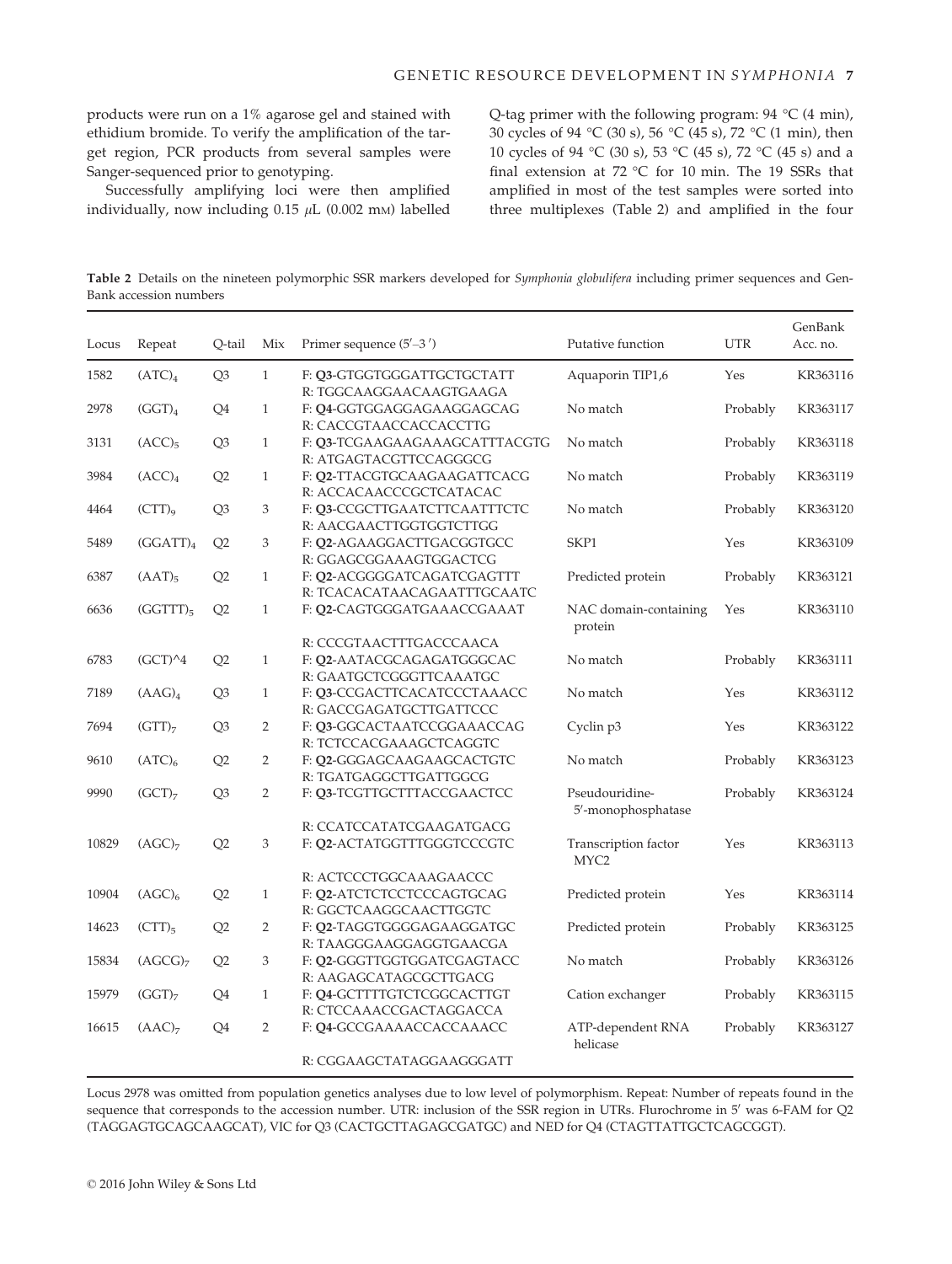populations using the Qiagen Multiplex PCR Kit (Qiagen) following the protocol described by Micheneau et al. (2011). The multiplex PCR conditions were:  $1.5 \mu L$ Master Mix, 1.5  $\mu$ L of primer mix (consisting of 0.7  $\mu$ M of each F-primer and 2  $\mu$ M of each R-primer), 0.15  $\mu$ L of each Q-tag primer (10  $\mu$ M), 1.5  $\mu$ L of template DNA and ddH<sub>2</sub>O to make a final volume of 15  $\mu$ L. Amplified fragments were separated using an ABI 3730 DNA Analyzer (Applied Biosystems, Carlsbad, CA, USA), and allele sizes were determined with reference to the Gene-Scan— 500 LIZ<sup>®</sup> Size Standard (Applied Biosystems) using Peak Scanner 2 software (Applied Biosystems).

## SSR population genetic analysis

We estimated allelic richness  $(A_R)$ , Nei's expected heterozygosity  $(H_F)$  and fixation index  $(F_I)$  for each locus and population using SPAGEDI version 1.4 (Hardy & Vekemans 2002). Differences between populations for  $A_{R}$ and  $H<sub>E</sub>$  were assessed with paired Wilcoxon signed-rank tests with Holm multiple test correction as implemented in the *stats* package in  $R$  ( $R$  Development Core team 2014). Genetic differentiation between populations and for each population pair was estimated as  $F_{ST}$  and  $R_{ST}$ and tested using permutation tests in SPAGEDI. The effect of allele size mutations on differentiation was tested by permuting allele sizes among alleles (Hardy et al. 2003). The frequency of null alleles was estimated for each locus per population using FreeNA (Chapuis & Estoup 2007). As genotyping errors can bias SSR analysis (e.g. Bonin et al. 2004; Hoffman & Amos 2005), we estimated the genotyping error rate in our data by replicating the genotyping on five randomly chosen samples from each population (16.7%).

# Results

# De novo assembling and characterization of genomic sequences

The genome assembly was based on a total of ca. 190 million reads, which reduced to ca. 175 million useful reads after preprocessing to remove reads with indeterminations, contamination, without insert, etc. (Table 3). Table 4 summarizes some statistics on the assemblies obtained from strategies 1 and 3 using the useful singleand paired-end reads. The assembly from strategy 1 provided the best set of seeding scaffolds (with fewer gaps and Ns than strategy 3) but was improved less at the gap-filling stage, resulting in more scaffolds, more Ns, smaller N50 (length N for which 50% of all bases in the sequences are in a scaffold of length  $L < N$ ) and smaller scaffold length on average. Therefore, even if more reads were mapped on final scaffolds of strategy 1 (final rows of Table 4), the final scaffolds from strategy 3 (Fig. 1C) were chosen as the best S. globulifera genome draft and were uploaded to the Dryad Digital Repository with link [http://dx.doi.org/10.5061/dryad.78ng1.](http://dx.doi.org/10.5061/dryad.78ng1) The length of the genome draft was 1.027 Gbp, which covers an expected 67.5% of the genome size estimated from flow cytometry data (Ewédjè 2012), and N50 was 500. It must be highlighted that the genomic coverage of the reads in Table 3 was low,  $11 \times$  for Illumina reads and  $0.1 \times$  for 454 reads, which explains the high number of scaffolds and the low N50 value (Table 4).

As genome annotators normally perform better with long sequences, we only annotated the 543 scaffolds longer than 10 kb and 22 additional scaffolds onto which one of the 19 validated SSRs mapped (mapping of loci

| Number of reads/<br>sequencing method | Illumina    | 454 3 kb $(\frac{1}{4})$ | 454 3kb $(\frac{1}{2})$ | 454 7 kb $(\frac{1}{4})$ |
|---------------------------------------|-------------|--------------------------|-------------------------|--------------------------|
| Raw reads                             | 180 957 764 | 358 890                  | 765 233                 | 394 629                  |
| Rejected reads                        | 6 832 186   | 40 063                   | 69 780                  | 165 922                  |
| Repeated read                         |             | 13 850                   | 43 466                  | 27 039                   |
| Short insert                          | 1 885 321   | 24 138                   | 24 275                  | 42 097                   |
| Indeterminations                      | 383 164     | 232                      | 211                     | 78                       |
| Unexpected vector                     | 6           | 286                      | 680                     | 7061                     |
| Empty insert                          | 328 078     | 284                      | 137                     | 19 588                   |
| Contamination                         | 4 235 617*  | $1273^{\dagger}$         | $1011^{\dagger}$        | 70 059*                  |
| Preprocessed paired reads             | 170 831 276 | 99 429                   | 277 440                 | 63 297                   |
| Preprocessed single reads             | 3 294 302   | 119 969                  | 146 663                 | 102 113                  |
| Preprocessed read mean size (bp)      | 91          | 140                      | 170                     | 158                      |
|                                       |             |                          |                         |                          |

Table 3 Number of sequence reads considered for the de novo assembly of the Symphonia globulifera draft genome

\*The main source of contamination was the genomic DNA of E. coli DH10B, causing the rejection of 648 034 Illumina reads and 69 553 Roche/454 reads.

†The main source of contamination was plastid DNA, most likely from the S. globulifera plastid. The sequences bear strong similarity to plastid DNA from other Malphighiales, for example the Manihot esculenta plastome.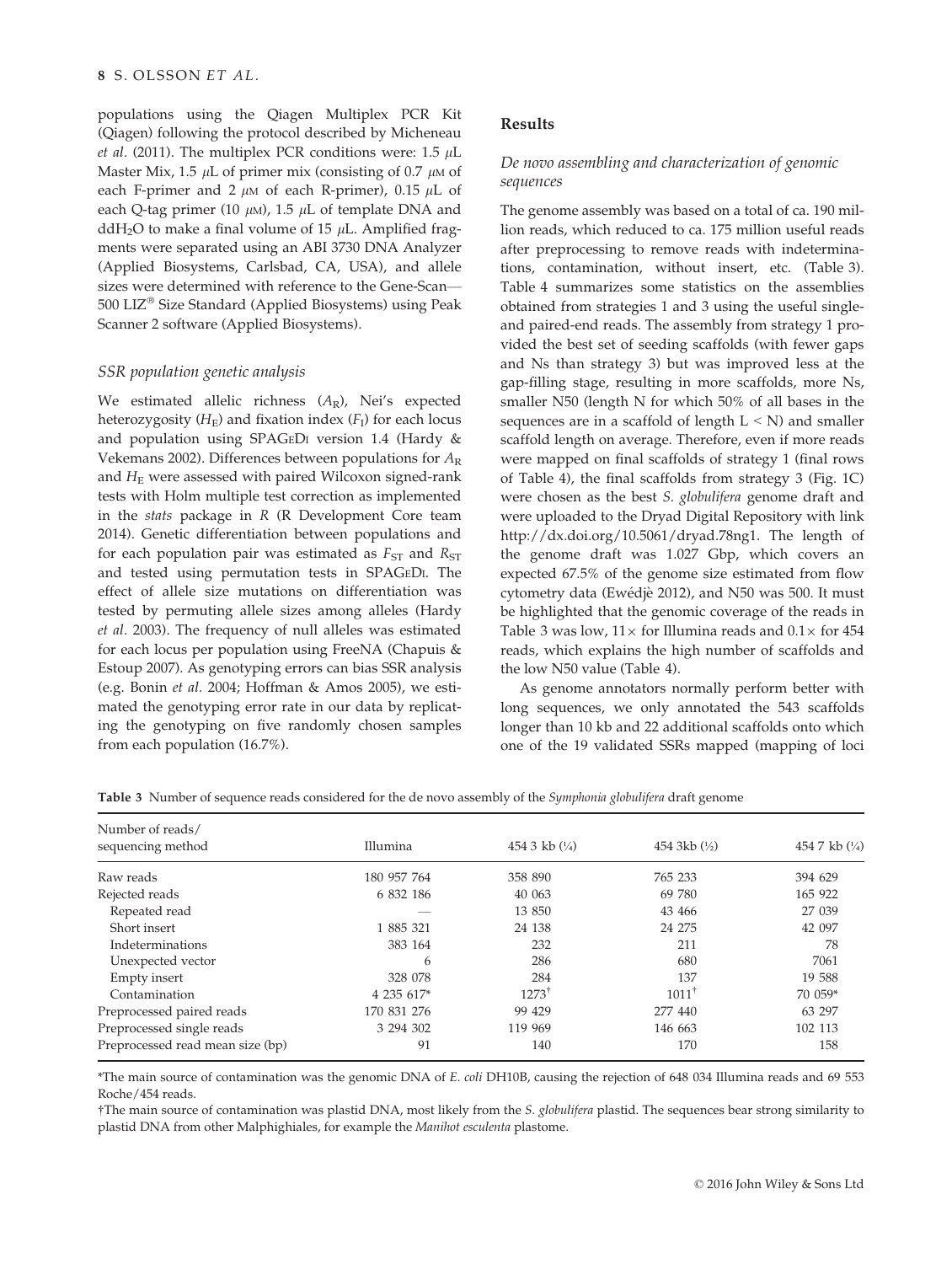Table 4 Assembly statistics on the de novo assembly of the Symphonia globulifera draft genome following the nomenclature of Figure 1

| Assembling characteristic | Strategy 1    | Strategy 3    |
|---------------------------|---------------|---------------|
| Seeding scaffolds         | 9 107 943     | 8 632 000     |
| Internal gaps in          | 608 183       | 1 052 592     |
| seeding scaffolds         |               |               |
| #Ns in internal gaps      | 11 172 420    | 27 774 946    |
| Final scaffolds           | 9 107 943     | 2 653 526     |
| Internal gaps in          | 300 901       | 738 935       |
| final scaffolds           |               |               |
| #Ns in internal gaps      | 1 501 653     | 104 746       |
| $N50$ (nt)                | 221           | 500           |
| $N90$ (nt)                | 117           | 192           |
| Average length (nt)       | 218           | 387           |
| Longest scaffold (nt)     | 53554         | 67855         |
| Total assembly size (nt)  | 1 979 465.250 | 1 027 372 851 |
| Mapping rate (Illumina)   | 96%           | 90%           |
| Mapping rate (454)        | 29%           | $2\%$         |

5489, 1582 and 14 623 was partial and matched with two different scaffolds, Table 5). These 565 scaffolds accounted for 7 568 702 bp (0.74% of the genome draft

size). A total of 1523 exact SSRs were predicted on them, including 367 di-, 483 tri-, 296 tetra- and 377 larger-thantetranucleotide repeats. The most abundant repeat motif was AT. The 565 scaffolds were also searched for gene models with higher than 45% homology. This revealed 1046 putative genes (File S1, Supporting information), or gene fragments, most of them (782, 74.8%) producing transcripts longer than 500 and up to 6050 bp (sequences of the 1046 putative transcripts are provided in File S2, Supporting information). The sequences of annotated scaffolds, gene and SSR predictions and positions of validated SSRs have been integrated in Gbrowse, a genomic browser tool, and can be accessed and downloaded at SymphoniaDB [\(http://www.scbi.uma.es/symphoniaDB/\)](http://www.scbi.uma.es/symphoniaDB/). Functional annotation (description, best ortholog, GO terms, EC codes, pathways and gene names) was obtained using FullLengtherNext for 676 of the 1046 putative genes [complete annotations in File S3 (Supporting information), Full-LengtherNEXT Summary in File S4 (Supporting information)]. The main species that served to annotate the S. globulifera genes belonged to the order Malpighiales which includes the Clusiaceae: Ricinus communis (Euphorbiaceae, 81 annotations), Populus trichocarpa (Salicaceae, 55

Table 5 Position of the nineteen microsatellite loci described in Table 2 on the Symphonia globulifera genome draft

| Locus<br>name | Scaffold name    | Scaffold<br>Length<br>(nt) | Type*   | Start | End  | Putative<br>ortholog<br>AC# | Putative ortholog description <sup>T</sup>                                              |
|---------------|------------------|----------------------------|---------|-------|------|-----------------------------|-----------------------------------------------------------------------------------------|
|               |                  |                            |         |       |      |                             |                                                                                         |
| 1582          | deg7180003511049 | 500                        | Partial | 500   | 317  |                             |                                                                                         |
| 1582          | deg7180004106732 | 100                        | Partial | 70    | 100  |                             |                                                                                         |
| 2978          | deg7180003296107 | 851                        | Full    | 647   | 743  |                             |                                                                                         |
| 3131          | scf7180005380020 | 2807                       | Full    | 1543  | 1731 |                             |                                                                                         |
| 3984          | scf7180005408043 | 1267                       | Full    | 720   | 953  |                             |                                                                                         |
| 4464          | scf7180005327514 | 2278                       | Full    | 533   | 765  |                             |                                                                                         |
| 5489          | deg7180004279264 | 157                        | Partial | 76    | 157  |                             |                                                                                         |
| 5489          | deg7180003785113 | 236                        | Partial | 236   | 135  |                             |                                                                                         |
| 6387          | deg7180003307943 | 900                        | Full    | 227   | 597  | <b>F6HZ58</b>               | Putative uncharacterized protein of Vitis vinifera                                      |
| 6636          | scf7180005337707 | 1800                       | Full    | 324   | 525  | <b>O9SK55</b>               | Transcription factor JUNGBRUNNEN 1 of<br>Arabidopsis thaliana                           |
| 6783          | scf7180005319115 | 2860                       | Full    | 1016  | 1188 |                             |                                                                                         |
| 7189          | scf7180005428261 | 1696                       | Full    | 168   | 327  |                             |                                                                                         |
| 7694          | scf7180005340183 | 1700                       | Full    | 1210  | 1566 | Q9SHD3                      | Cyclin-U2-1 of Arabidopsis thaliana                                                     |
| 9610          | scf7180005308769 | 6300                       | Partial | 6195  | 6300 |                             |                                                                                         |
| 9990          | scf7180005314014 | 3497                       | Full    | 174   | 287  | F4JTE7                      | (DL)-glycerol-3-phosphatase 1 of Arabidopsis thaliana                                   |
| 10829         | scf7180005312076 | 4168                       | Full    | 2773  | 3150 | O39204                      | Transcription factor MYC2 of Arabidopsis thaliana                                       |
| 10904         | scf7180005307787 | 8400                       | Full    | 2916  | 3186 | A0A067LD58                  | Uncharacterized protein of Jatropha curcas                                              |
| 14623         | deg7180005250159 | 300                        | Partial | 1     | 243  |                             |                                                                                         |
| 14623         | deg7180003594156 | 371                        | Partial | 1     | 43   |                             |                                                                                         |
| 15834         | deg7180003616557 | 386                        | Full    | 223   | 381  |                             |                                                                                         |
| 15979         | scf7180005338180 | 1600                       | Full    | 289   | 637  | O04034                      | Cation/calcium exchanger 5 of Arabidopsis thaliana                                      |
| 16615         | deg7180003119103 | 1048                       | Full    | 129   | 218  | Q38953                      | Probable pre-mRNA-splicing factor ATP-dependent<br>RNA helicase of Arabidopsis thaliana |

\*Full: the complete sequence of the microsatellite is found identical on the scaffold. Partial: 95%–99% of the microsatellite sequence is found on the scaffold. Shorter matches are not shown.

†Orthologs are specified only if the predicted coding sequence is >45% identical to the orthologous protein.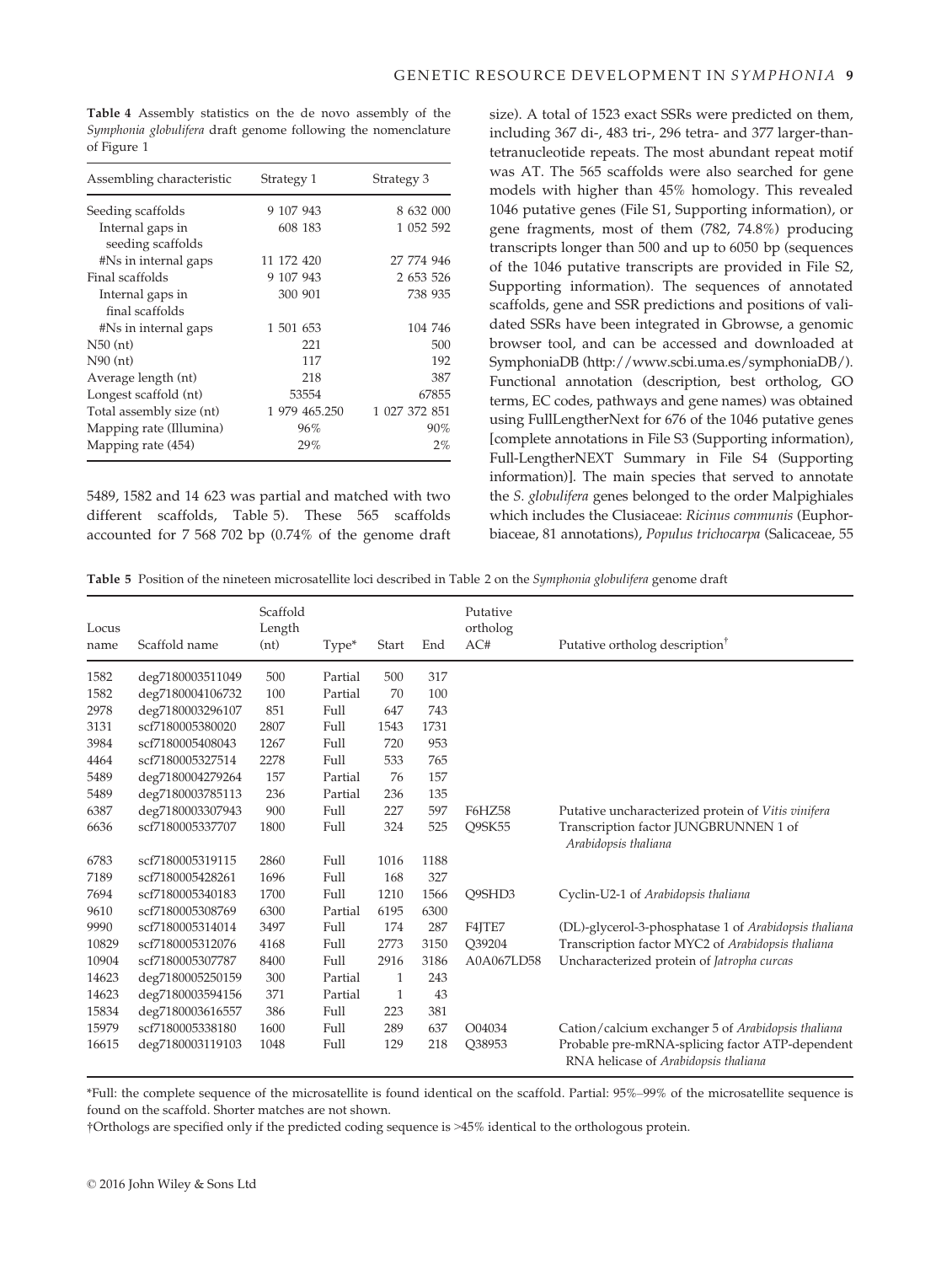annotations) and Jatropha curcas (Euphorbiaceae, 38 annotations). In the annotated genome fraction, (i) the most abundant molecular functions are ATP Binding, metal ion binding and DNA binding; (ii) the main biological processes are transcription, regulation of transcription, protein transport and protein ubiquitination; and (iii) the gene products are mainly located in nucleus, membrane and plastid (Fig. 2).

The 676 predicted genes with an identified orthologue represented 641 different orthologue IDs. Moreover, 231 genes (File S4, Supporting information) were predicted to produce a complete protein, coding for a total of 221 different proteins. The size of the coding region of complete proteins ranged from 177 bp (a member of the ribosomal protein L33 family) to 13 721 bp (calpain-type cysteine protease) as determined by Sma3, with a mean



Fig. 2 Overview of GO-terms annotation of the 565 selected Symphonia globulifera scaffolds. GO-terms correspond to annotation of 676 predicted genes. [Colour figure can be viewed at [wileyonlinelibrary.](wileyonlinelibrary.com) [com\]](wileyonlinelibrary.com)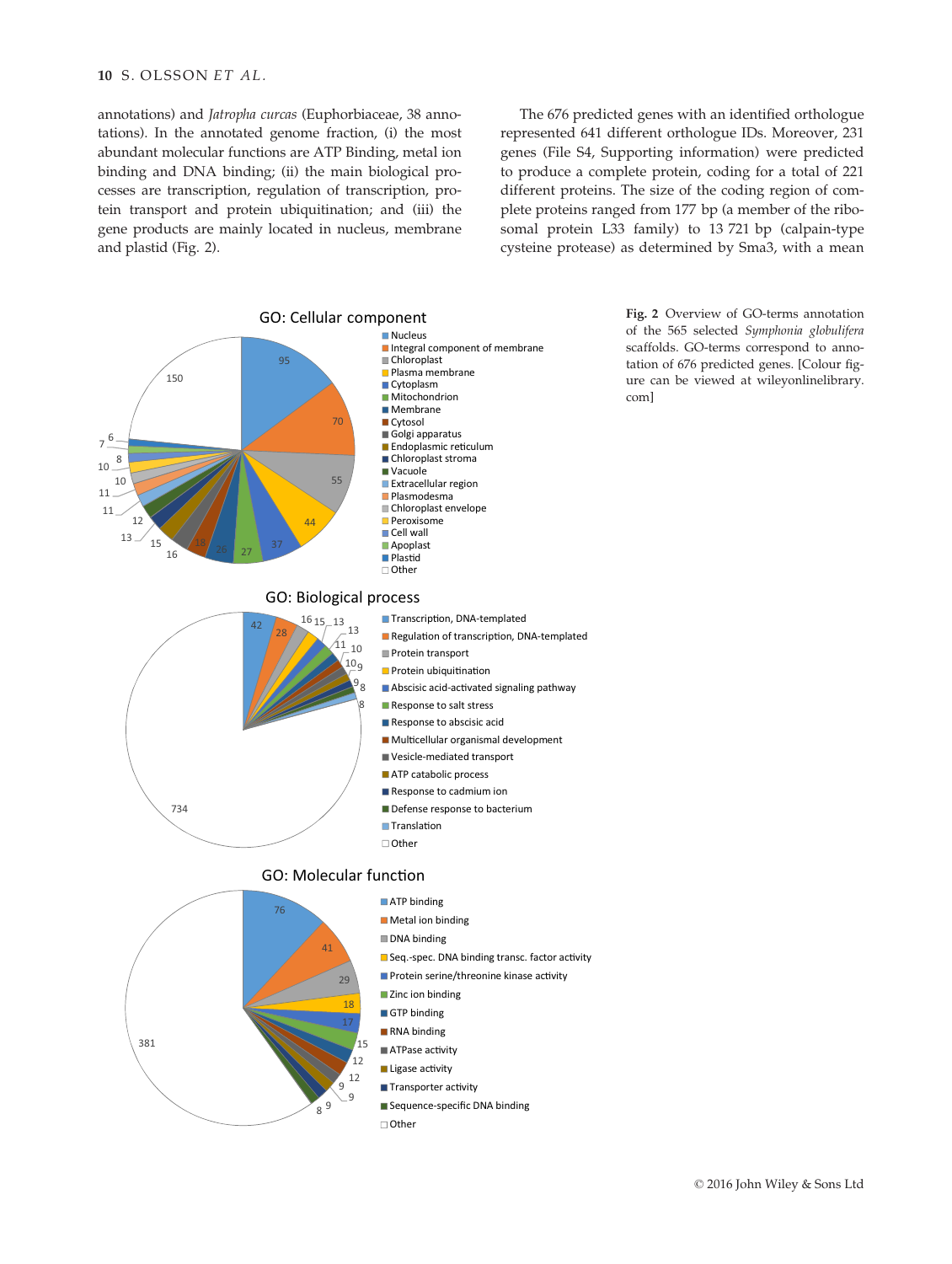size of 1423 bp and a median size of 2345 bp. The nine smallest gene predictions did not contain any intron (File S5, Supporting information).

#### In silico discovery of high-quality genic SNPs

We mapped the transcriptomic reads against the 7041 genome scaffolds longer than 4000 bp, called SNPs and applied strict quality filters. This led to the description of 923 nonclustered high-quality SNPs, 411 of them heterozygotes, thus variable within French Guiana, and 512 of them homozygotes for the alternative allele, thus susceptible to differentiate S. globulifera populations from the two continents. The resulting variant call file is available as File S6 (Supporting information).

#### Development and validation of SSR markers

SSR screening on the transcriptome identified 84 di-, 449 tri-, 38 tetra-, 12 penta- and 11 hexa-nucleotide repeats. Of the 594 SSR-harbouring transcripts, a third (195) did not get any significant BLAST hits. A total of 257 transcripts included ORFs, 264 did not contain any probable ORFs, and in 73 transcripts, the SSR was located outside the predicted ORFs. At least one nucleotide mismatch (Brousseau et al. 2014) was found in 83 transcripts, which were discarded along with four putative organellar transcripts. The remaining 507 transcripts were aligned to the draft genome (strategies 1 and 3), which revealed that 141 SSRs were not polymorphic, 53 had several variable motifs within the same amplification region, three were located in the end of the alignment, and nine could not be used because they did not align with the genomic sequences. Twenty-three loci were selected for validation in the laboratory, nineteen of which were retained for population-level genotyping. The loci were arranged into three multiplexes which successfully amplified ten, five and four loci (Table 2). All loci were polymorphic, but one locus (number 2978) displayed low polymorphism and was therefore discarded in the population genetic analysis.

The location of the nineteen validated SSRs (GenBank Accession nos. [KR363109](http://www.ncbi.nlm.nih.gov/nuccore/KR363109)–[KR363127](http://www.ncbi.nlm.nih.gov/nuccore/KR363127)) on the scaffolds of the retained genome draft (strategy 3) is shown in Table 5. Some SSRs mapped on very small scaffolds (≤300 nt, loci 5489, 14623, 15834 for example) and sometimes they matched with two such scaffolds, others mapped on longer scaffolds that contained a near gene but none mapped on the >10-kb scaffolds retained a priori for genome annotation. Unsurprisingly, the annotations for SSRs were consistent between transcriptomic (Table 2) and genomic (Table 5) sequences for both known (7694, 9990, 10829, 15979 and 16615) and predicted (6387, 10904) genes. Some functional predictions

#### Population genetic analysis

Genotypes of 125 S. globulifera individuals from four populations were obtained at 18 SSRs (Tables 1 and 6). The total number of alleles observed at the eighteen loci was 129. The lowest polymorphism was observed at locus 5489 with two alleles and a total heterozygosity of  $H<sub>E</sub> = 0.383$ , the highest polymorphism occurred at 7189 with 13 alleles and  $H_E = 0.833$ . Tests for Hardy– Weinberg genotypic proportions at the within-population level (Table 1) revealed 10 significant tests after Bonferroni correction ( $P < 0.05$ ) out of 61 relationships tested (18 loci in four populations excluding 11 locally monomorphic loci). In Paracou, all loci were in Hardy– Weinberg equilibrium (HWE). Deviation from HWE was population-specific for most loci. For example, loci 4464 and 7694 had a significant heterozygote deficit only in São Tomé, indicating local occurrence of null alleles (with estimated frequencies of 0.172 and 0.186). On the other hand, some loci had a locally negative  $F_{\text{IS}}$  (e.g. 3984) and 9990) indicating an excess of heterozygosity. This could be due to local co-amplification of paralogous gene copies (see Discussion); however, excess of heterozygosity was only found in Ituberá and Nkong Mekak. Allelic richness was lowest in Ituberá ( $A_R$  = 2.32) and highest in Paracou ( $A_R = 3.67$ , values significantly different,  $P < 0.05$ , Table 1). Expected heterozygosity did not show significant differences between populations. Amongpopulation differentiation varied from  $F_{ST} = 0.086$ between morphotypes in Paracou to  $F_{ST} = 0.522$  between Paracou and São Tomé, for an overall  $F_{ST} = 0.317$  among the four populations (all values  $P < 0.001$ , File S7, Supporting information).

Replication of the genotyping in 20 individuals produced mismatches (allelic dropout or size differences) in 14 of 200 genotypes in Mix 1 (7%), in two of 100 genotypes in Mix2 (2%) and in 0 of 80 genotypes in Mix3, resulting in an overall genotyping error rate (i.e. the number of mismatches divided by the total number of replicated genotypes) of 4.2%. The highest error rate was detected in locus 15979 (0.15, three conflicting genotypes) followed by 3984, 6636, 6783 and 7189 with an error rate of 0.10 (Table 6).

## Discussion

#### A first genome draft for Symphonia globulifera

De novo assembling of plant genomes remains a challenging step in genetic marker development, especially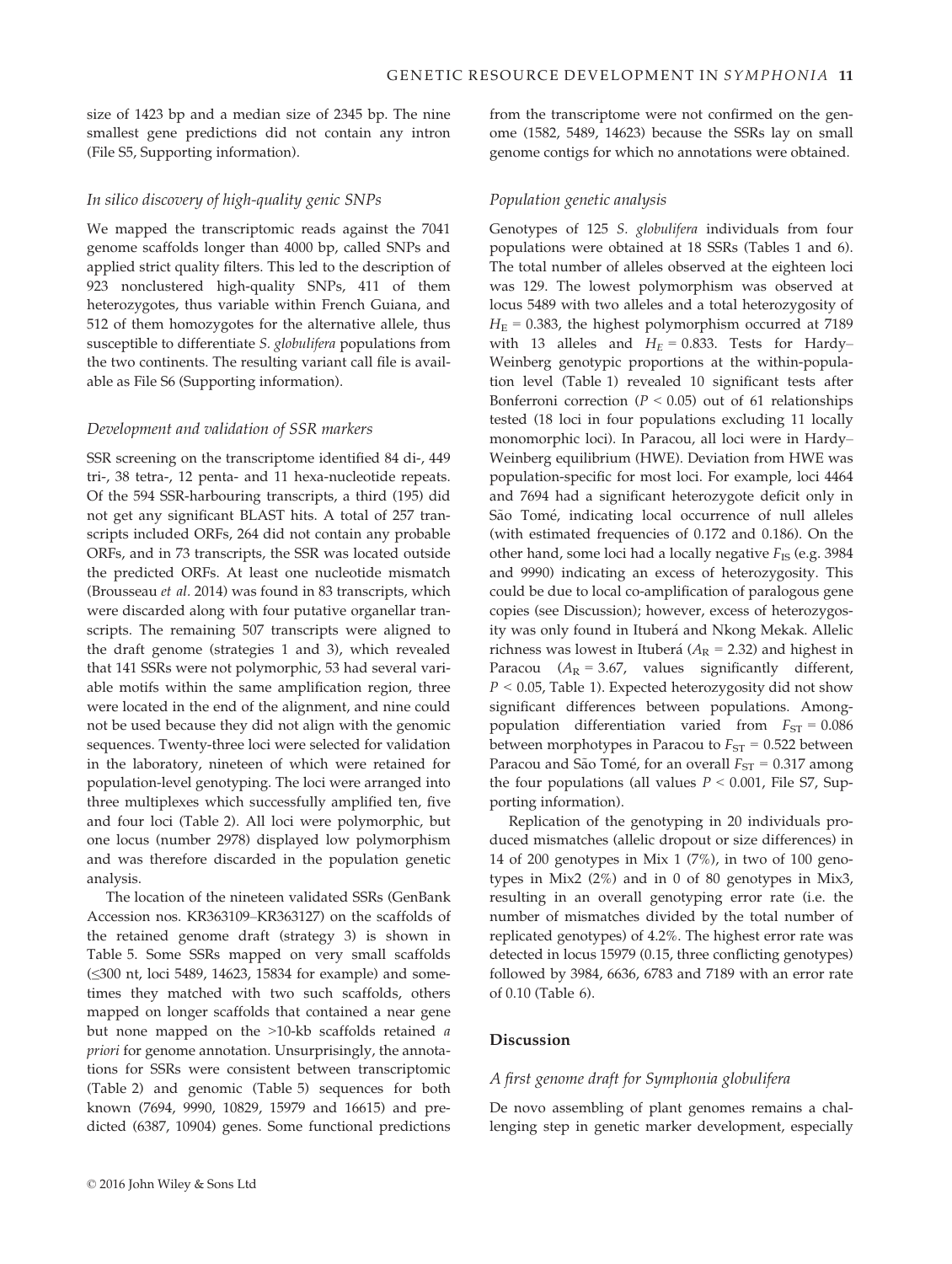|  | Table 6 Characterization of the eighteen microsatellite loci genotyped in four Symphonia globulifera populations |  |  |  |
|--|------------------------------------------------------------------------------------------------------------------|--|--|--|
|  |                                                                                                                  |  |  |  |

| Locus | Alleles        | $H_{\rm E}$ | Allele range (bp) | $F_{\rm IS}$ | Variance of allele size (bp) | Error rate       |
|-------|----------------|-------------|-------------------|--------------|------------------------------|------------------|
| 1582  | $\overline{4}$ | 0.531       | 364-379           | $0.319**$    | 3.2                          | 0.05             |
| 3131  | 7              | 0.770       | 187-208           | $0.187*$     | 36.7                         | 0.05             |
| 3984  | 4              | 0.492       | 244-253           | $-0.267*$    | 9.1                          | 0.1              |
| 4464  | 8              | 0.579       | $221 - 251$       | $0.334***$   | 20.8                         | $\theta$         |
| 5489  | $\overline{2}$ | 0.383       | 217-222           | $0.583***$   | 4.8                          | $\theta$         |
| 6387  | 10             | 0.693       | 373-405           | $0.292***$   | 21.8                         | 0.05             |
| 6636  | 7              | 0.636       | $200 - 225$       | 0.015        | 51.3                         | 0.1              |
| 6783  | 3              | 0.110       | 182-194           | 0.048        | 3.1                          | 0.1              |
| 7189  | 13             | 0.833       | 170-204           | 0.049        | 42.7                         | 0.1              |
| 7694  | 11             | 0.749       | 324-384           | $0.221***$   | 51                           | 0.05             |
| 9610  | 8              | 0.681       | $157 - 186$       | $0.354**$    | 6.1                          | $\theta$         |
| 9990  | 7              | 0.632       | $122 - 152$       | $-0.327***$  | 112.5                        | 0.05             |
| 10829 | 7              | 0.677       | 374-398           | $0.614***$   | 12.9                         | $\theta$         |
| 10904 | 8              | 0.401       | 279-300           | $0.392***$   | 19.7                         | $\boldsymbol{0}$ |
| 14623 | 8              | 0.684       | 329-362           | $0.584***$   | 62.7                         | $\theta$         |
| 15834 | 9              | 0.260       | 156-186           | 0.157        | 10.5                         | $\theta$         |
| 15979 | 8              | 0.515       | 365 - 386         | 0.106        | 11.3                         | 0.15             |
| 16615 | 8              | 0.805       | 210-231           | $0.468***$   | 43.6                         | $\theta$         |

 $H<sub>E</sub>$ , expected heterozygosity or gene diversity;  $F<sub>IS</sub>$ , fixation index (\* indicates a  $F<sub>IS</sub>$  significantly different from zero after Bonferroni adjustment with  $P < 0.05$ ; \*\* $P < 0.01$ ; \*\*\* $P < 0.001$ ).

for large repetitive plant genomes that can be highly heterozygous (Nielsen et al. 2011; Claros et al. 2012). The assembly of highly similar gene family members and genes with multiple domains is particularly difficult, especially when sequence coverage is low as in our case (Schatz et al. 2012). As data quality as well as genome size, GC content, library size, level of polymorphism and repeat content all affect the outcome of genome assemblers and no tool consistently gives best results (Ekblom & Wolf 2014), it is important to test different assembling strategies given the available data (Card et al. 2014). Methods using de Brujin graphs generally perform well on large genomes (Zhang et al. 2011). SOAP2, which has been specifically designed for assemblies based on short reads, was found to be the best strategy for our data. In our case, assembling strategy 2 failed because a sufficient coverage of the genome was not reached with 454 reads, given the low sequencing effort and relatively large estimated genome size of S. globulifera (1522 Mbp, Ewedje 2012). Our study, with a sequencing effort of  $11\times$  genome coverage and final genome draft covering 67.5% of the estimated genome size in S. globulifera, represents a sequencing effort about an order of magnitude lower and a much simpler library construction strategy than genome projects in commercially important plants (coverage ca. 60–300 $\times$ ), for example Varshney et al. (2013) for chickpea, Xu et al. (2013) for sweet orange or Bombarely et al. (2012) for tobacco.

A conservative annotation of only the longest (>10 kb) scaffolds in our study provided 1046 gene predictions in as few as 7.57 Mb, suggesting that long

scaffolds are clearly enriched in genes (one gene per 7.2 kb). Moreover, even if the assembling of the 67.5% of the estimated genome is quite fragmented (Table 4) and we only analysed a 0.74% of the genome draft, 231 gene predictions seem to contain the complete intron–exon pattern that code for a complete protein, that is, one complete protein per 32.8 kb. These results are in agreement with other studies, demonstrating that a fragmented low-coverage draft genome without complete annotation is very helpful for marker development (Straub et al. 2011; Leese et al. 2012; Blischak et al. 2014). Therefore, this resource would allow for the development of sequence capture or resequencing markers giving access to full haplotypic information including intron information, a considerable improvement over SNP markers in random genomic regions (e.g. Remington 2015). It is noteworthy that gene annotations were mostly obtained from phylogenetically distant organisms of the Euphorbiaceae or Salicaceae families, highlighting the low prior availability of genomic resources for the Malpighiales order of flowering plants (e.g. Vanneste et al. 2014).

The Symphonia globulifera draft genome developed here will be useful for marker development to elucidate the particular evolutionary history of the Symphonia genus. In addition, the new genomic resources will greatly benefit the research on bioactive molecules. Symphonia globulifera and related taxa have been widely used in traditional medicine (see Introduction and Fromentin et al. 2015 for a review). Several antimicrobial compounds have been identified from S. globulifera, most of them unique to this species (Fromentin et al. 2015). The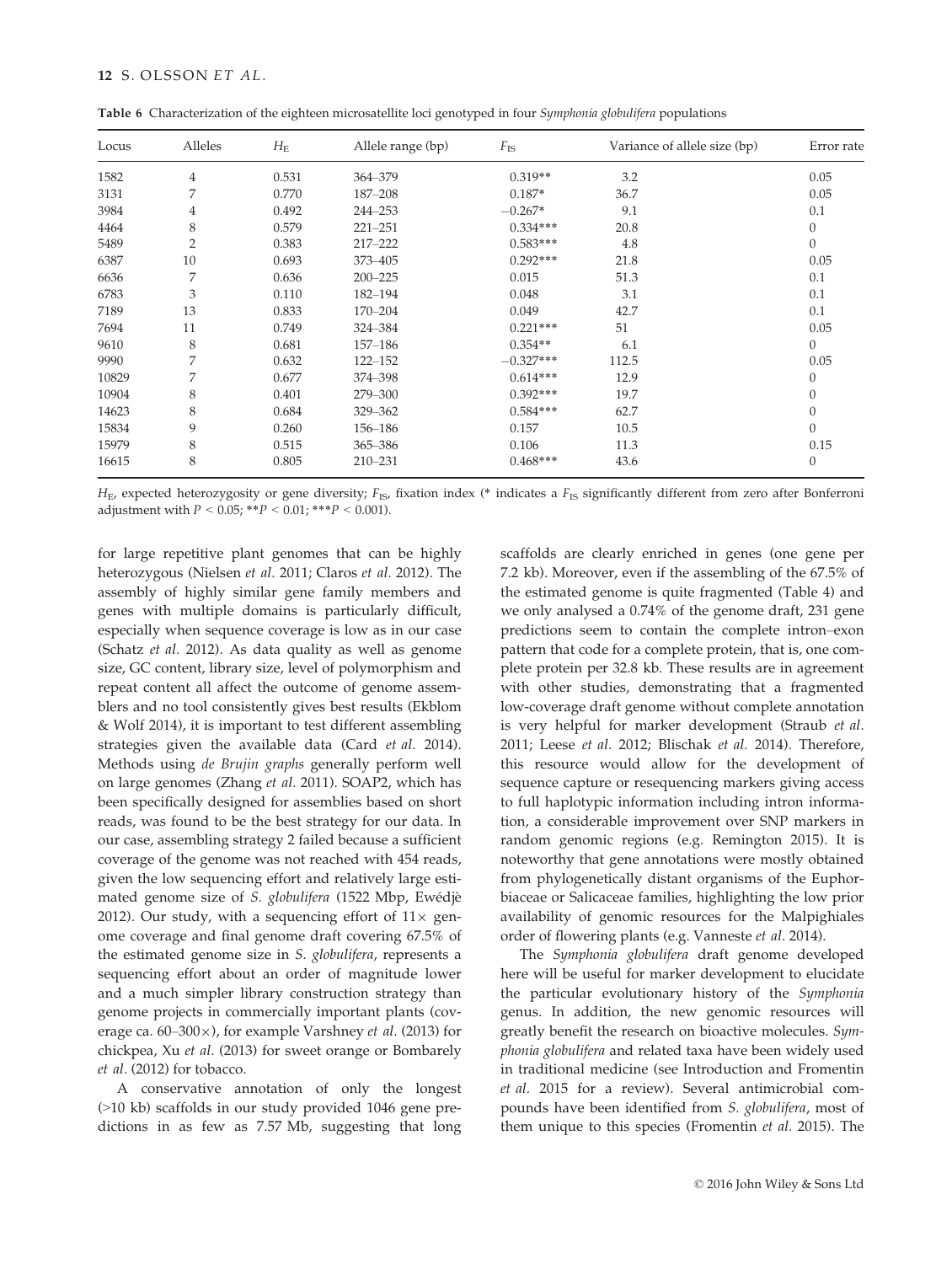potential use of these chemical compounds range from HIV-inhibitory (Gustafson et al. 1992) to antiplasmodial activities, useful against malaria (Ngouela et al. 2006; Marti et al. 2010). The discovery of the genes involved in their biosynthesis and any genetic variation within them could guide the discovery of new related compounds (e.g. Burgarella et al. 2012).

#### Discovery and development of genic markers

Marker development in tropical nonmodel species is often hampered by lacking genomic resources and limited tissue material. In this study, we showed that choosing individuals from different populations for high-throughput sequencing and aligning transcriptomic sequences to a draft genome makes it possible to detect intron–exon junctions and to discover and preselect loci in silico that are conserved and polymorphic over a wide range. This approach led to the discovery of 923 high-quality genic SNPs for the tropical tree S. globulifera which are useful for the future design of a SNP genotyping chip (considering however the narrow SNP ascertainment panel). We also developed and tested 19 novel microsatellite markers. In silico selection of polymorphic markers saves DNA in laboratory testing, which is often crucial for research in tropical or endangered species. In the case of SSR development, filtering steps and visual screening of alignment quality enabled us to eliminate misaligned regions resulting in a high success rate of well-amplifying polymorphic loci. In our case, SSR testing and genotyping on valuable samples with low-quantity DNA extracts relied on prior wholegenome amplification with a method based on multiple chain displacement, a low-bias technology (Murphy et al. 2012; Huang et al. 2015) that has previously proven efficient in SSR development with minute DNA quantities (Dracatos et al. 2006). Genic markers such as the SNPs and SSRs characterized in this paper are transcribed and thus subjected to natural selection. They are therefore potentially interesting for investigating genetic signals of selection and for genotype–phenotype or genotype–environment association studies (e.g. González-Martínez et al. 2007, Jaramillo-Correa et al. 2015).

#### Evaluation of microsatellite markers

Our SSR genotyping error rate was higher than the rate obtained in other studies, 4.2% per replicated genotype, vs. 0.13–0.74% (Hoffman & Amos 2005) or 0.26% (Frantz et al. 2006), perhaps reflecting that we report here newly developed markers among which the most reliable ones can be selected. Testing and reporting genotyping error rates is not established practice, and only few studies were available for comparison. Hoffman & Amos (2005) found common misinterpretation

of allele banding patterns with confusion between homozygote and adjacent allele heterozygote genotypes, and they detected a positive correlation of error rate with locus polymorphism and product size. Such trends were not observed in our data. Conversely, we observed cases of allele dropout (e.g. Frantz et al. 2006), where, due to competition in the PCR, one of the allelic copies in a heterozygous sample amplifies weakly and remains undetected in the scoring. Another reason for inconsistent genotypes in our study was unambiguous size variation between replicated genotypes, in the absence of stutter bands, secondary peaks or other misleading noise. This incongruence could be due to early PCR errors and/or amplification of paralogous gene copies (Sharma et al. 2009). If the microsatellite locus is located in a duplicated genetic region or a member of a gene family, sometimes one of the regions and sometimes another could amplify. If paralogous copies amplified at the same time, this would lead to an apparent excess of heterozygosity and thus a negative  $F_{IS}$ , as observed for some loci in Ituberá and Nkong Mekak. Interestingly though, the loci with the highest error rate did not deviate from Hardy–Weinberg proportions more frequently than others. The risk of unspecific PCR can be high in plants where large gene families and abundant pseudogenes with nearly identical sequences occur due to recent genome duplication events and transposon activity (Schnable et al. 2009). Also, the genome content varies across individuals, with a set of stable core genes and accessory shell or cloud genomic elements, together constituting the pangenome (Marroni et al. 2014). In an ancient species like S. globulifera, there could thus be substantial genomic variation across populations and individuals, perhaps contributing to local variation in the specificity of PCR. Our results highlight that special attention should be paid to target single-copy regions in marker design and that error rates should be reported to facilitate selecting the most reliable loci for follow-up studies.

The new transcriptomic SSRs with 2–13 alleles/locus across four African and American populations seemed to be much less polymorphic than the genomic markers used in previous studies on S. globulifera: using five genomic SSRs Budde et al. (2013) identified a total of 111 alleles (9–43 alleles/locus) and an average heterozygosity of  $H_E$  = 0.860 in African populations and Dick & Heuertz (2008) reported a total of 132 alleles (19–41 alleles/locus) and  $H<sub>E</sub> = 0.860$  in American populations. As the flanking regions of genic markers are less variable than those of anonymous genomic markers, they are better transferable between closely related species (e.g. Dufresnes et al. 2014; Huang et al. 2014). Therefore, the SSRs developed here will likely be useful in studies involving other Symphonia species.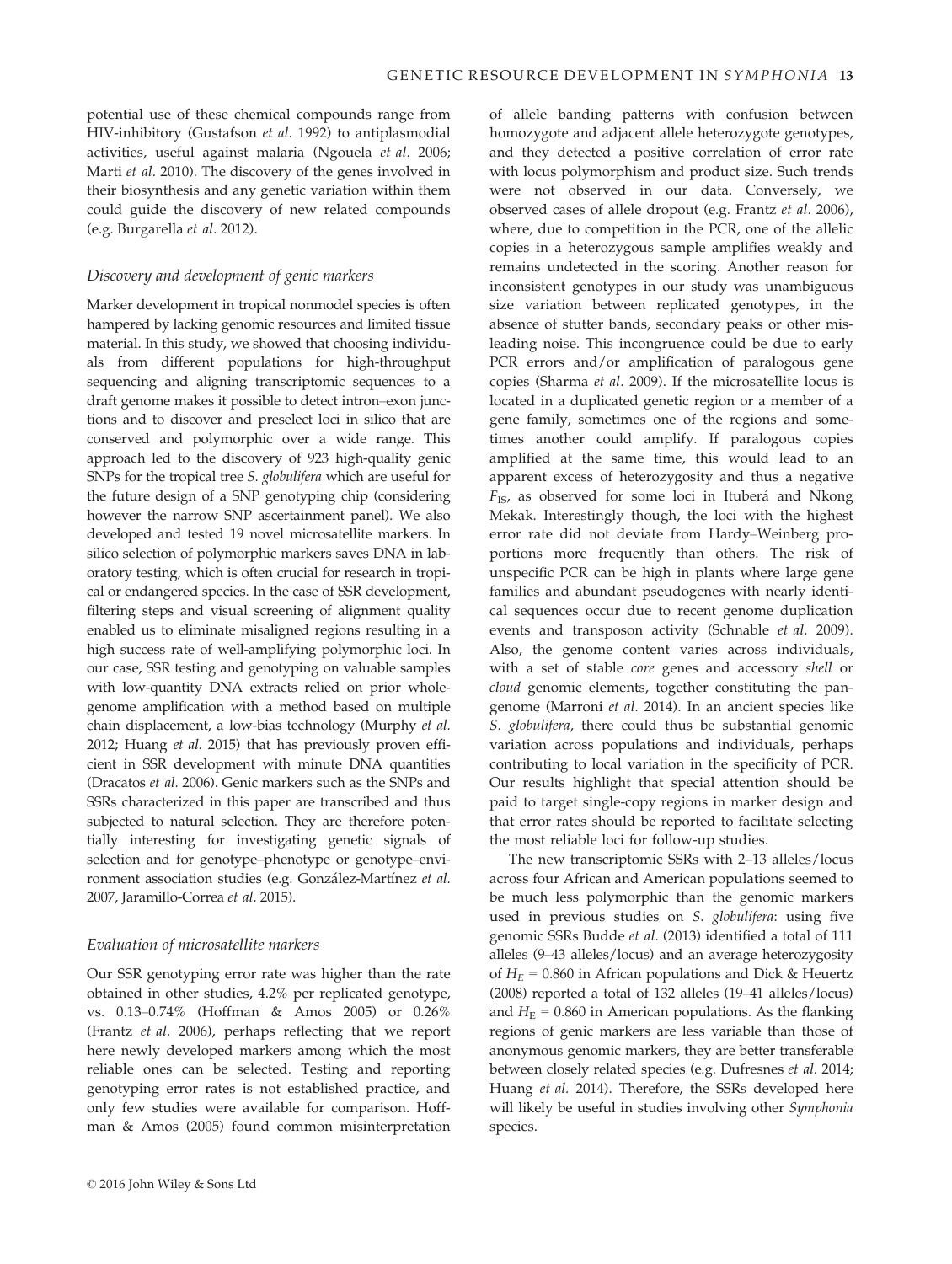## Population genetic analysis

We demonstrated a good amplification and genotyping success across the novel SSR markers in four S. globulifera populations from Africa and America. The global genetic differentiation in our data set,  $F_{ST} = 0.317$ , was larger than  $F_{ST} = 0.135$  in Africa (Budde *et al.* 2013) or  $F_{ST}$  = 0.138 in America (Dick & Heuertz 2008), which can largely be explained by the lower SSR polymorphism in our study (Jost 2008). Genetic differentiation was of the same order of magnitude between African or American populations than between continents, which reflects disjunct sampling ranges within continents: the volcanic São Tomé island vs. the African mainland (see also Budde et al. 2013) and the Guiana shield vs. the Brazilian Atlantic Forest. All populations had private alleles, but a substantial proportion of alleles were shared among populations, which could be due either to common ancestry or to homoplasious mutations (Ellegren 2004). Homoplasious mutations are expected to erase the phylogeographic signal at moderately polymorphic markers in an ancient species like S. globulifera, but a phylogeographic signal was nevertheless detected for some population pairs ( $R_{ST}$  values, File S7, Supporting information). The two different morphotypes in Paracou (French Guiana) displayed low but significant genetic differentiation, although fixation indices did not suggest deviation from random mating. Morphotypes might thus represent incipient diverging lineages (e.g. Feder et al. 2012). The high genetic diversity in Paracou could additionally be explained by a complex biogeographic history of this Guiana shield population (Scotti-Saintagne et al. 2013), which shows cpDNA and SSR similarity with Amazonian populations (Dick & Heuertz 2008). The low diversity of Ituberá in the Brazilian Atlantic Forest was unexpected given that this area has been identified as a climatically stable genetic diversity hotspot (Carnaval et al. 2009). Phylogeographic studies did however highlight that evolutionary relationships between the disjunct Amazon and Atlantic forest ranges can be highly taxon specific (e.g. Costa 2003).

#### Acknowledgements

This study was funded by the Spanish Ministry of Science and Innovation (MICINN) under the project AFFLORA (CGL2012- 40129-C02-02), cofunded by the ERDF (European Regional Development Fund) and Plan Andaluz de Investigación, Desarrollo e Innovacion under the grant P10-CVI-6075, the French National Research Agency (ANR) under the project FLAG (ANR-12-ADAP-0007) and the Research Council of Norway (203822/E40). This work has benefited from support of a grant from Investissement d'Avenir grants of the ANR (CEBA:ANR-10-LABX-25-01). Research Permits for sample collection were issued by the Ministry of Science and Innovation, Cameroon.

Genotyping services were carried out at the Spanish 'Parque Científico' in Madrid (CSIC—PCM). We acknowledge computing resources and expertise used at the CSC—Finnish IT Center for Science, the Finnish grid infrastructure (FGI), and computing resources, technical expertise and assistance provided by the SCBI (Supercomputing and Bioinformatics) centre of the University of Malaga. MH acknowledges a 'Ramón y Cajal' fellowship (RYC2009-04537) from the Spanish Ministry of Science and Innovation (MICINN), and a Marie-Curie Intra-European fellowship (PIEF-GA-2012-329088). We thank Carmen García Barriga, Zaida Lorenzo, Henri Caron and Valérie Troispoux for assistance with laboratory work and Katharina B. Budde, Katrin Heer, Peter Mambo, Bonaventure Sonke, Gilles Dauby and Saintomer Cazal for help with fieldwork.

## References

- Abdul-Salim K (2002) Systematics and Biology of Symphonia L.f. (Clusiaceae). PhD thesis, Harvard University, Boston, Massachusetts.
- Baraloto C, Morneau F, Bonal D, Blanc L, Ferry B (2007) Seasonal water stress tolerance and habitat associations within four Neotropical tree genera. Ecology, 88, 478–489.
- Barthe S, Gugerli F, Barkley NA, Maggia L, Cardi C, Scotti I (2012) Always look on both sides: phylogenetic information conveyed by simple sequence repeat allele sequences. PLoS ONE, 7, e40699. doi: [10.1371/journal.pone.0040699.](http://dx.doi.org/10.1371/journal.pone.0040699)
- Blischak PD, Wenzel AJ, Wolfe AD (2014) Gene prediction and annotation in Penstemon (Plantaginaceae): a workflow for marker development from extremely low-coverage genome sequencing. Applications in Plant Sciences, 2, 1400044.
- Boisvert S, Raumond F, Godzaridis E, Laviolette F, Corbeil J (2012) RAY META: scalable de novo metagenome assembly and profiling. Genome Biology, 13, R122.
- Boiteau P (1986) Précis de matière médicale malgache. Agence de Coopération Culturelle et Technique, Paris, France.
- Boiteau P, Boiteau M, Allorge-Boiteau L (1999) Dictionnaire des noms malgaches de végétaux. C. Alzieu, Grenoble.
- Bombarely A, Rosli HG, Vrebalov J, Moffett P, Mueller LA, Martin GB (2012) A draft genome sequence of Nicotiana benthamiana to enhance molecular plant-microbe biology research. Molecular Plant Microbe Interactions, 25, 1523–1530.
- Bonin A, Bellemain E, Eidesen PB, Pompanon F, Brochmann C, Taberlet P (2004) How to track and assess genotyping errors in population genetics studies. Molecular Ecology, 13, 3261–3273.
- Bradbury D, Smithson A, Krauss SL (2013) Signatures of diversifying selection at EST-SSR loci and association with climate in natural Eucalyptus populations. Molecular Ecology, 22, 5112–5129.
- Brousseau L, Tinaut A, Duret C, Lang T, Garnier-Gere P, Scotti I (2014) High-throughput transcriptome sequencing and preliminary functional analysis in four Neotropical tree species. BMC Genomics, 15, 238.
- Budde KB, González-Martínez SC, Hardy OJ, Heuertz M (2013) The ancient tropical rainforest tree Symphonia globulifera L.f. (Clusiaceae) was not restricted to postulated Pleistocene refugia in Atlantic Equatorial Africa. Heredity, 111, 66-76.
- Burgarella C, Navascués M, Zabal-Aguirre M et al. (2012) Recent population decline and selection shape diversity of taxol-related genes. Molecular Ecology, 21, 3006–3021.
- Campbell MS, Holt C, Moore B, Yandell M (2014) Genome annotation and curation using MAKER and MAKER-P. Current Protocols in Bioinformatics, 48, 4.11.1–4.11.39.
- Card DC, Schield DR, Reyes-Velasco J et al. (2014) Two low coverage bird genomes and a comparison of reference-guided versus de novo genome assemblies. PLoS ONE, 9, e106649.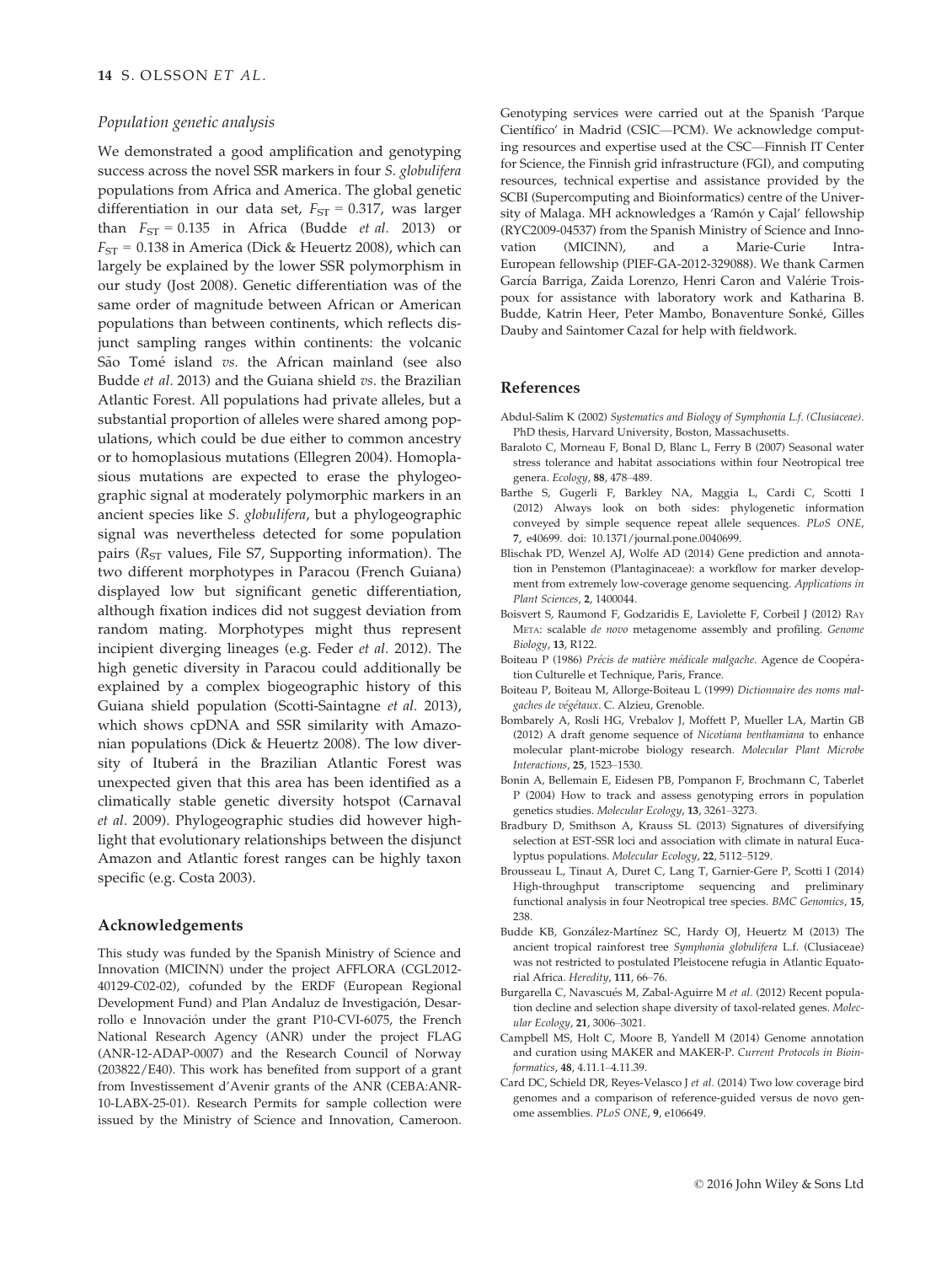- Carmona R, Zafra A, Seoane P et al. (2015) ReprOlive: a database with linked data for the olive tree (Olea europaea L.) reproductive transcriptome. Frontiers in Plant Science, 6, 625.
- Carnaval AC, Hickerson MJ, Haddad CFB, Rodrigues MT, Moritz C (2009) Stability predicts genetic diversity in the Brazilian Atlantic forest hotspot. Science, 323, 785–789.
- Chapuis M-P, Estoup A (2007) Microsatellite null alleles and estimation of population differentiation. Molecular Biology and Evolution, 24, 621– 631.
- Clair B, Jaouen G, Beauchêne J, Fournier M (2003) Mapping radial, tangential and longitudinal shrinkages and relation to tension wood in discs of the tropical tree Symphonia globulifera. Holzforschung, 57, 665– 671.
- Claros MG, Bautista R, Guerrero-Fernandez D, Benzerki H, Seoane P, Fernández-Pozo N (2012) Why assembling plant genome sequences is so challenging. Biology, 1, 439–459.
- Costa LP (2003) The historical bridge between the Amazon and the Atlantic Forest of Brazil: a study of molecular phylogeography with small mammals. Journal of Biogeography, 30, 71–86.
- De Wit P, Pespeni MH, Ladner JT et al. (2012) The simple fool's guide to population genomics via RNA-seq: an introduction to high-throughput sequencing data analysis. Molecular Ecology Resources, 12, 1058– 1067.
- Dick CW, Heuertz M (2008) The complex biogeographic history of a widespread tropical tree species. Evolution, 62, 2760–2774.
- Dick CW, Abdul-Salim K, Bermingham E (2003) Molecular systematic analysis reveals cryptic Tertiary diversification of a widespread tropical rain forest tree. The American Naturalist, 162, 691–703.
- Donlin MJ (2009) Using the generic genome browser (GBrowse). Current Protocols in Bioinformatics, 28, 9.9: 9.9.1–9.9.25.
- Dracatos PM, Dumsday JL, Olle RS et al. (2006) Development and characterization of EST-SSR markers for the crown rust pathogen of ryegrass (Puccinia coronata f.sp. lolii). Genome, 49, 572–575.
- Dufresnes C, Brelsford A, Beziers P, Perrin N (2014) Stronger transferability but lower variability in transcriptomic- than in anonymous microsatellites: evidence from Hylid frogs. Molecular Ecology Resources, 14, 716–725.
- Ekblom R, Wolf JBW (2014) A field guide to whole-genome sequencing, assembly and annotation. Evolutionary Applications, 7, 1026–1042.
- Ellegren H (2004) Microsatellites: simple sequences with complex evolution. Nature Reviews Genetics, 5, 435–445.
- Ewédjè EBK (2012) Biologie de la reproduction, phylogéographie et diversité de l'arbre à beurre Pentadesma butyracea Sabine (Clusiaceae)—implications pour sa conservation au Bénin. PhD thesis, Université Libre de Bruxelles, Brussels, Belgium.
- Faircloth BC (2008) MSATCOMMANDER: detection of microsatellite repeat arrays and automated, locus-specific primer design. Molecular Ecology Resources, 8, 92–94.
- Falgueras J, Lara AJ, Férnandez-Pozo N et al. (2010) SEQTRIM: a highthroughput pipeline for preprocessing any type of sequence reads. BMC Bioinformatics, 11, 38.
- Feder JL, Egan SP, Nosil P (2012) The genomics of speciation-with-geneflow. Trends in Genetics, 28, 342–350.
- Frantz AC, Pourtois JT, Heuertz M et al. (2006) Genetic structure and assignment tests demonstrate illegal translocation of red deer (Cervus elaphus) into a continuous population. Molecular Ecology, 15, 3191–3203.
- Fromentin Y, Cottet K, Kritsanida M, Michel S, Gaboriaud-Kolar N, Lallemand M-C (2015) Symphonia globulifera, a widespread source of complex metabolites with potent biological activities. Planta Medica, 81, 95–107.
- Gardner EM, Johnson MG, Ragone D, Wickett NJ, Zerega NJC (2016) Low-coverage, whole-genome sequencing of Artocarpus camansi (Moraceae) for phylogenetic marker development and gene discovery. Applications in Plant Sciences, 4, 1600017.
- González-Martínez SC, Wheeler NC, Ersoz E, Nelson CD, Neale DB (2007) Association genetics in Pinus taeda L. I. Wood property traits. Genetics, 175, 399–409.
- Goodwin ZA, Harris D, Filer D et al. (2015) Widespread mistaken identity in tropical plant collections. Current Biology, 25, R1066–R1067.
- Grabherr MG, Haas BJ, Yassour M et al. (2011) Full-length transcriptome assembly from RNA-seq data without a reference genome. Nature Biotechnology, 29, 644–652.
- Gustafson KR, Blunt JW, Munro MHG et al. (1992) The guttiferones, HIVinhibitory benzophenones from Symphonia globulifera, Garcinia livingstonei, Garcinia ovalifolia and Clusia rosea. Tetrahedron, 48, 10093–10102.
- Hardy OJ, Vekemans X (2002) SPAGEDI: a versatile computer program to analyse spatial genetic structure at the individual or population levels. Molecular Ecology Notes, 2, 618–620.
- Hardy OJ, Charbonnel N, Freville H, Heuertz M (2003) Microsatellite allele sizes: a simple test to assess their significance on genetic differentiation. Genetics, 163, 1467–1482.
- Heuertz M, Duminil J, Dauby G, Savolainen V, Hardy OJ (2014) Comparative phylogeography in rainforest trees from Lower Guinea, Africa. PLoS ONE, 9, e84307.
- Hoffman JI, Amos W (2005) Microsatellite genotyping errors: detection approaches, common sources and consequences for paternal exclusion. Molecular Ecology, 14, 599–612.
- Huang D, Yiqing Z, Mingda J et al. (2014) Characterization and high cross-species transferability of microsatellite markers from the floral transcriptome of Aspidistra saxicola (Asparagaceae). Molecular Ecology Resources, 14, 569–577.
- Huang L, Ma F, Chapman A, Lu S, Xie XS (2015) Single-cell wholegenome amplification and sequencing: methodology and applications. Annual Review of Genomics and Human Genetics, 16, 79–102.
- Jan du Chêne RE, Salami MB (1978) Palynology and micropaleontology of the Upper Eocene of the well nsukwa-1 (Niger Delta, Nigeria). Archives des Sciences, 13, 5–9.
- Jaramillo-Correa J-P, Rodríguez-Quilón I, Grivet D et al. (2015) Molecular proxies for climate maladaptation in a long-lived tree (Pinus pinaster Aiton, Pinaceae). Genetics, 199, 793–807.
- Jost L (2008)  $G_{ST}$  and its relatives do not measure differentiation. Molecular Ecology, 17, 4015–4026.
- Kolpakov R, Bana G, Kucherov G (2003) MREPS: efficient and flexible detection of tandem repeats in DNA. Nucleic Acid Research, 31, 3672– 3678.
- Langmead B, Trapnell C, Pop M, Salzberg SL (2009) Ultrafast and memory-efficient alignment of short DNA sequences to the human genome. Genome Biology, 10, R25.
- Leese F, Brand P, Rozenberg A et al. (2012) Exploring Pandora's box: potential and pitfalls of low coverage genome surveys for evolutionary biology. PLoS ONE, 7, e49202.
- Li H, Durbin R (2009) Fast and accurate short read alignment with Burrows-Wheeler Transform. Bioinformatics, 25, 1754–1760.
- Li H, Handsaker B, Wysoker A et al. (2009) The sequence alignment/ map (SAM) format and SAMtools. Bioinformatics, 25, 2078–2079.
- Luo R, Liu B, Xie Y et al. (2012) SOAPDENOVO2: an empirically improved memory-efficient short-read de novo assembler. GigaScience, 1, 18.
- Margulies M, Egholm M, Altman WE et al. (2005) Genome sequencing in open microfabricated high density picoliter reactors. Nature, 437, 376–380.
- Marroni F, Pinosio S, Morgante M (2014) Structural variation and genome complexity: Is dispensable really dispensable? Current Opinion in Plant Biology, 18, 31–36.
- Marti G, Eparvier V, Moretti C et al. (2010) Antiplasmodial benzophenone derivatives from the root barks of Symphonia globulifera (Clusiaceae). Phytochemistry, 71, 964–974.
- McKenna A, Hanna M, Banks E et al. (2010) The genome analysis toolkit: a MAPREDUCE framework for analyzing next-generation DNA sequencing data. Genome Research, 20, 1297–1303.
- Micheneau C, Dauby G, Bourland N et al. (2011) Development and characterization of microsatellite loci in Pericopsis elata (Fabaceae) using a cost-efficient approach. American Journal of Botany, 98, e268–e270.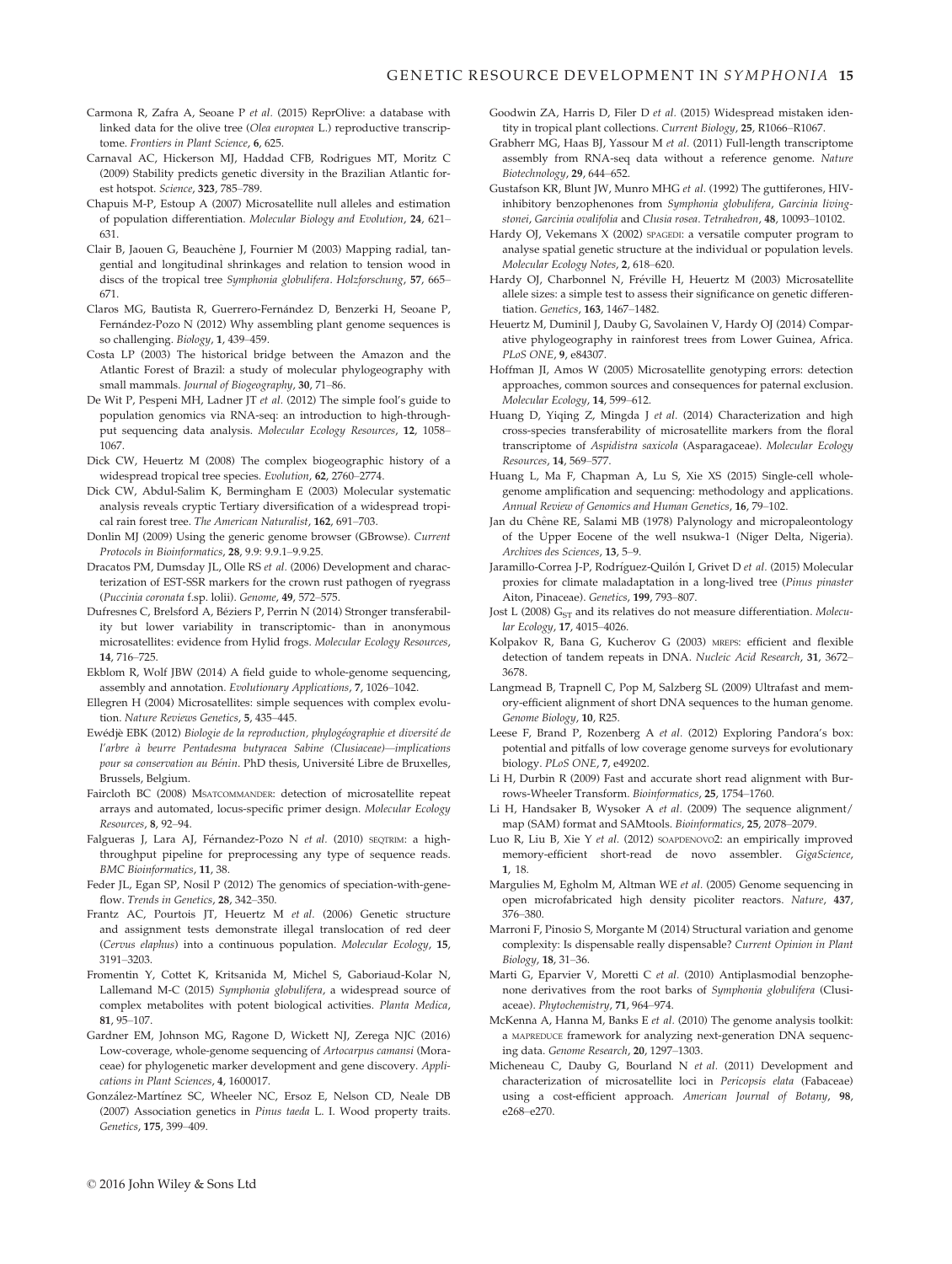- Miller JR, Delcher AL, Koren S et al. (2008) Aggressive assembly of pyrosequencing reads with mates. Bioinformatics, 24, 2818–2824.
- Müller K, Quandt D, Müller J, Neinhuis C (2006) PhyDE®: Phylogenetic Data Editor, version 0.995.<http://www.phyde.de>.
- Muñoz-Mérida A, Viguera E, Claros MG, Trelles O, Pérez-Pulido AJ (2014) SMA3S: a three-step modular annotator for large sequence datasets. DNA Research, 21, 341–353.
- Murphy SJ, Cheville JC, Zarei S et al. (2012) Mate pair sequencing of whole-genome-amplified DNA following laser capture microdissection of prostate cancer. DNA Research, 19, 395–406.
- Ngouela S, Lenta BN, Noungoue DT et al. (2006) Anti-plasmodial and antioxidant activities of constituents of the seed shells of Symphonia globulifera Linn f. Phytochemistry, 67, 302–306.
- Nielsen R, Paul JS, Albrechtsen A, Song YS (2011) Genotype and SNP calling from next-generation sequencing data. Nature Reviews Genetics, 12, 443–451.
- Nybom H, Weising K, Rotter B (2014) DNA fingerprinting in botany: past, present, future. Investigative Genetics, 5, 1–35.
- Oyen LPA (2005) Symphonia globulifera L.f. [Internet] Record from PROTA4U (eds Louppe D, Oteng-Amoako AA, Brink M). PROTA (Plant Resources of Tropical Africa / Ressources végétales de l'Afrique tropicale), Wageningen, Netherlands. Available at: [http://www.](http://www.prota4u.org/search.asp) [prota4u.org/search.asp](http://www.prota4u.org/search.asp) (accessed 17 October 2016).
- Perrier de la Bâthie H (1951) 136<sup>e</sup> Famille Guttifères (Guttiferae). In: Flore de Madagascar et des Comores (Plantes vasculaires)(Humbert H), vol. Suppl. 49. Imprimerie Officielle, Muséum National d'histoire Naturelle, Antananarivo, Paris.
- Primmer C (2009) From conservation genetics to conservation genomics. Annals of the New York Academy of Science, 1162, 357–368.
- R Development Core Team (2014). R: A Language and Environment for Statistical Computing. R Foundation for Statistical Computing, Vienna, Austria. URL [http://www.R-project.org/.](http://www.R-project.org/)
- Raven PH, Wilson EO (1992) A 50-year plan for biodiversity surveys. Science, 258, 1099–1110.
- Remington DL (2015) Alleles vs. mutations: understanding the evolution of genetic architecture requires a molecular perspective on allelic origins. Evolution, 69, 3025–3038.
- Ribeiro RA, Lovato MB (2007) Comparative analysis of different DNA extraction protocols in fresh and herbarium specimens of the genus Dalbergia. Genetics and Molecular Research, 6, 173–187.
- Rice P, Longden I, Bleasby A (2000) EMBOSS: The European Molecular Biology Open Software Suite. Trends in Genetics, 16, 276–277.
- Rozen S, Skaletsky H (2000) Primer3 on the WWW for general users and for biologist programmers. Methods in Molecular Biology, 6, 365–386.
- Särkinen T, Staats M, Richardson JE, Cowan RS, Bakker F (2012) How to open the treasure chest? Optimizing DNA Extraction from herbarium specimens. PLoS ONE, 7, e43808.
- Schatz MC, Witkowski J, McCombie RW (2012) Current challenges in de novo plant genome sequencing and assembly. Genome Biology, 13, 243.
- Schnable PS, Ware D, Fulton RS et al. (2009) The B73 maize genome: complexity, diversity, and dynamics. Science, 326, 1112–1115.
- Scotti-Saintagne C, Dick CW, Caron H et al. (2013) Phylogeography of a species complex of lowland Neotropical rain forest trees (Carapa, Meliaceae). Journal of Biogeography, 40, 676–692.
- Sharma RK, Bhardwaj P, Negi R, Mohapatra T, Ahuja PS (2009) Identification, characterization and utilization of unigene derived microsatellite markers in tea (Camellia sinensis L.). BMC Plant Biology, 9, 53.
- Slater GS, Birney E (2005) Automated generation of heuristics for biological comparison. BMC Bioinformatics, 6, 31.
- Straub SCK, Fishbein M, Livshultz T et al. (2011) Building a model: developing genomic resources for common milkweed (Asclepias syriaca) with low coverage genome sequencing. BMC Genomics, 12, 211.
- Tabbasam N, Zafar Y, Mehboob-ur-Rahman (2014) Pros and cons of using genomic SSRs and EST-SSRs for resolving phylogeny of the genus Gossypium. Plant Systematics and Evolution, 300, 559–575.
- Tagu D, Colbourne JK, Nègre N (2014) Genomic data integration for ecological and evolutionary traits in non-model organisms. BMC Genomics, 15, 490.
- Turchetto-Zolet AC, Pinheiro F, Salgueiro F, Palma-Silva C (2013) Phylogeographical patterns shed light on evolutionary process in South America. Molecular Ecology, 22, 1193–1213.
- Van Oosterhout C, Weetman C, Hutchington WF (2006) Estimation and adjustment of microsatellite null alleles in nonequilibrium populations. Molecular Ecology Notes, 6, 255-256.
- Vanneste K, Baele G, Maere S, Van de Peer Y (2014) Analysis of 241 plant genomes supports a wave of successful genome duplication in association with the Cretaceous-Palaeogene boundary. Genome Research, 24, 1334–1347.
- Varshney RK, Song C, Saxena R et al. (2013) Draft genome sequence of chickpea (Cicer arietinum) provides a resource for trait improvement. Nature Biotechnology, 31, 240–246.
- Weitemier K, Straub SCK, Cronn RC et al. (2014) HYB-SEQ: Combining target enrichment and genome skimming for plant phylogenomics. Applications in Plant Sciences, 2, 1400042.
- Xia H, Zheng X, Chen L et al. (2014) Genetic differentiation revealed by selective loci of drought-responding EST-SSRs between upland and lowland rice in China. PLoS ONE, 9, e106352.
- Xu Q, Chen L-L, Ruan X et al. (2013) The draft genome of sweet orange (Citrus sinensis). Nature Genetics, 45, 59–66.
- Zhang W, Chen J, Yang Y, Tang Y, Shang J, Shen B (2011) A practical comparison of de novo genome assembly software tools for nextgeneration sequencing technologies. PLoS ONE, 6, e17915.
- Zimin A, Marcais G, Puiu D, Roberts M, Salzberg SL, Yorke JA (2013) The MaSuRCA genome assembler. Bioinformatics, 29, 2669–2677.

M.H., S.C.G.-M. and S.O. designed the study; M.H., O.H., I.S. and C.S.-S. provided materials; S.O., P.S.-Z., R.B., M.G.C. and M.H. analysed the data; S.O. and M.H. wrote the first draft of the manuscript; and all authors contributed to improving the manuscript.

# Data accessibility

Raw sequence reads were deposited in the Short Read Archive (SRA) [\(http://www.ncbi.nlm.nih.gov/sra\)](http://www.ncbi.nlm.nih.gov/sra) under BioProject PRJNA288627 and SRA Accession no. SAMN03835263 (SRX1080598 and SRX1080599 for 454 reads and SRX1081174 for Illumina reads). The genome draft (fasta format) and microsatellite genotypes are archived in the Dryad Digital Repository with link [http://dx.doi.org/10.5061/dryad.78ng1.](http://dx.doi.org/10.5061/dryad.78ng1) Annotated genomic scaffolds can be accessed at [http://www.scbi.u](http://www.scbi.uma.es/symphoniaDB/)[ma.es/symphoniaDB/.](http://www.scbi.uma.es/symphoniaDB/) Sanger sequences of validated SSRs were deposited at GenBank under Accession nos. [KR363109](http://www.ncbi.nlm.nih.gov/nuccore/KR363109)–[KR363127.](http://www.ncbi.nlm.nih.gov/nuccore/KR363127)

### Supporting Information

Additional Supporting Information may be found in the online version of this article:

File S1 Maker gene prediction and annotation results of the 565 Symphonia globulifera scaffolds selected for annotation.

File S2 Nucleotide sequences in fasta format of transcripts of the 1046 predicted genes in Symphonia globulifera.